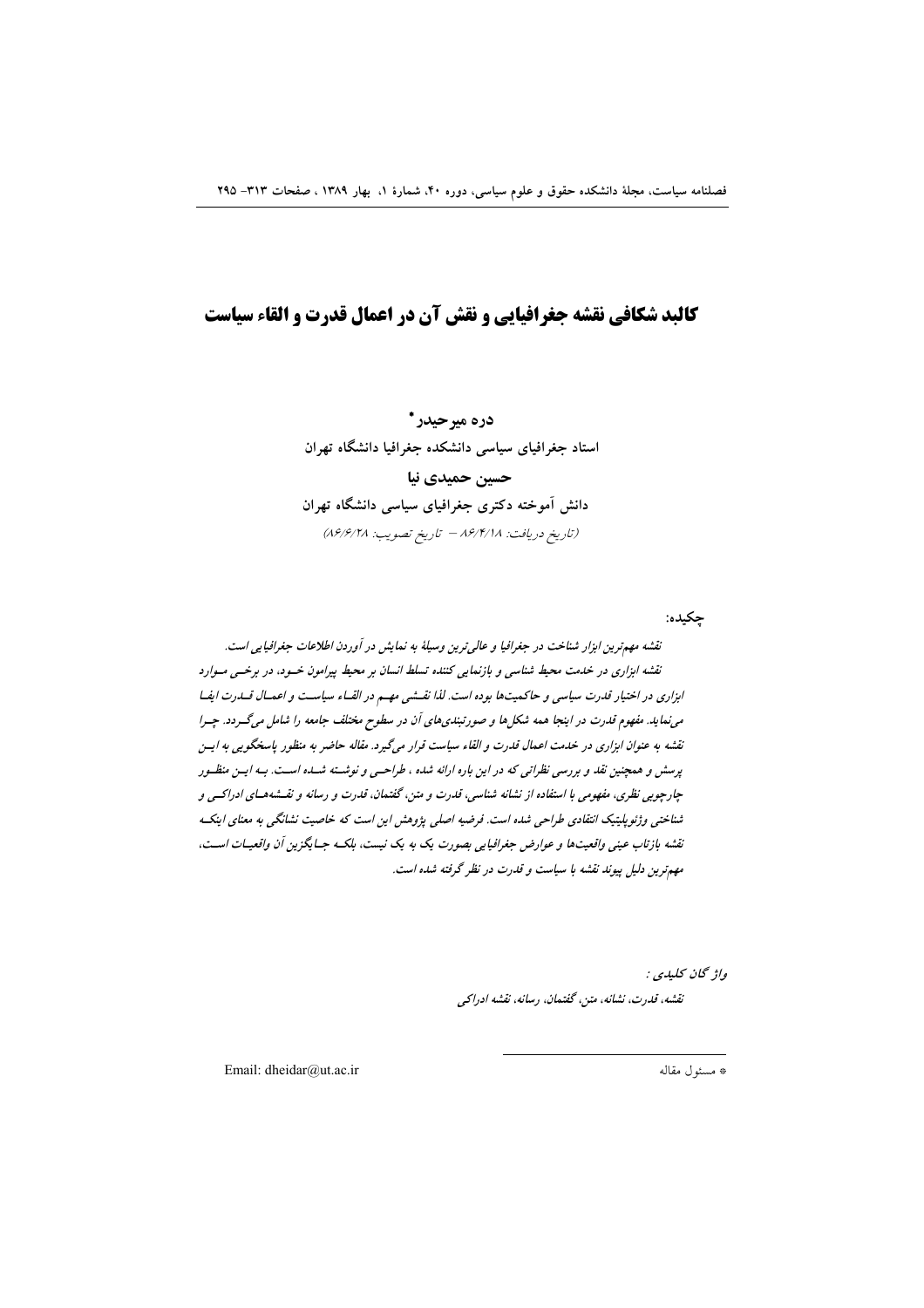#### مقدمه و طرح مساله

نیاز و حس کنجکاوی، انسانها را از دیر باز بر آن داشته است تا به ناشناختهها دست یابند و زیستگاه خود را از نزدیک شناسایی و بررسی کنند. همگام با گسترش کمی و کیفـی جوامـع بر این تلاش افزوده شد و شناخت و بهرهگیری از زیستگاه آدمیان ابعادی گسترده یافت، تـا بــه حدی که در عصر کنونی آگاهی از عوامل جغرافیایی و تاثیر آنها بر حوزههای گوناگون زندگی انسان ، شناخت نقشه جغرافیایی را بر همگان ضروری ساخته است.

نقشه مهم ترين ابزار شناخت در جغرافيا و عالي ترين وسيله نمـايش اطلاعـات و معلومـات جغرافيايي است (گنجي، ١٣٨٠: ٢٥٥) . محيط شناسي در معناي كلي آن، يعني مطالعه روابط انـسان با محیط طبیعی و انسانی تنها به وسیله نقشه امکان پذیر است. در خـصوص جایگـاه نقـشه در جغرافیا، همین بس که بسیاری از صاحب نظران معاصر و جغرافیدانهای حرفهای، تنها مفاهیم و موضوعاتی را در شمول دانش جغرافیا بشمار آوردهاند که قابلیت بازنمایی از طریـق نقـشهرا داشته باشند (گنجی، ۱۳۸۰: ٤٣٥).

در واقع، آنچه کاربرد نقشه را بصورت گسترده رایج ساخته است، اعتماد عمومی به درست بودن اطلاعات انتقال داده شده از سوى آن و همچنین اعتقاد به عینی بودن و انطباق دقیق آنهـا از واقعیتهای بیرون از ذهن (جهان واقع) بوده است. اکثر کاربران نقشههای جغرافیایی چنـین تصور می کنند که نقشه، پدیده ای بی طرف و خنثی بوده و خواستهها و نیـات کـارتوگرافهـا، سفارش دهندگان نقشهها و دولتها در چگونگی گزینش اطلاعات جغرافیایی و انتقال آنهـا از طریق نقشه به مخاطبان، جایگاهی ندارد. اما باید دانست که نقـشه جغرافیـایی چیـزی بـیش از نمايش عوارض سطح زمين يا نگاه عمودي از بالا مي باشد. نقشه، انتقـال گزينـشي اطلاعـات جغرافیایی روی سطح صاف (اعـم از کاغـذ و رایانـه) مـیباشـد. در واقـع نقـشه، جـایگزین واقعیتهای محیط روی کاغذ است نه خود آن واقعیتها. به عبارت دیگ ب علائـم، نـشانههـا، رنگها و خطوط جایگزین عوارض واقعی سطح زمین می گردد. البته بحث از انتقال گزینــشی اطلاعات توسط نقشه الزاماً به معناى انتقال اطلاعات مورد نظر پديــد آورنــدگان بــه مخاطبــان نیست، بلکه امری گریز ناپذیر است. برای مثال در نقشههای طبیعی، اطلاعات مربوط به محیط طبیعی گزینش و نمایش داده می شود و در نقشههای سیاسی، طبیعتاً اطلاعات سیاسی بازنمـایی می شود. به عبارت دیگر، گـزینش اطلاعـات در بـسیاری مـوارد مربـوط بـه تخصـصی شـدن شاخههای مختلف جغرافیا بوده و در برخی مـوارد بخـصوص در نقـشههـای بازنمـایی کننـده یدیدههای سیاسی، اقتصادی و اجتماعی و فرهنگی ممکن است در پیونـد بـا اغـراض و منـافع ىاز ىگران گر دد.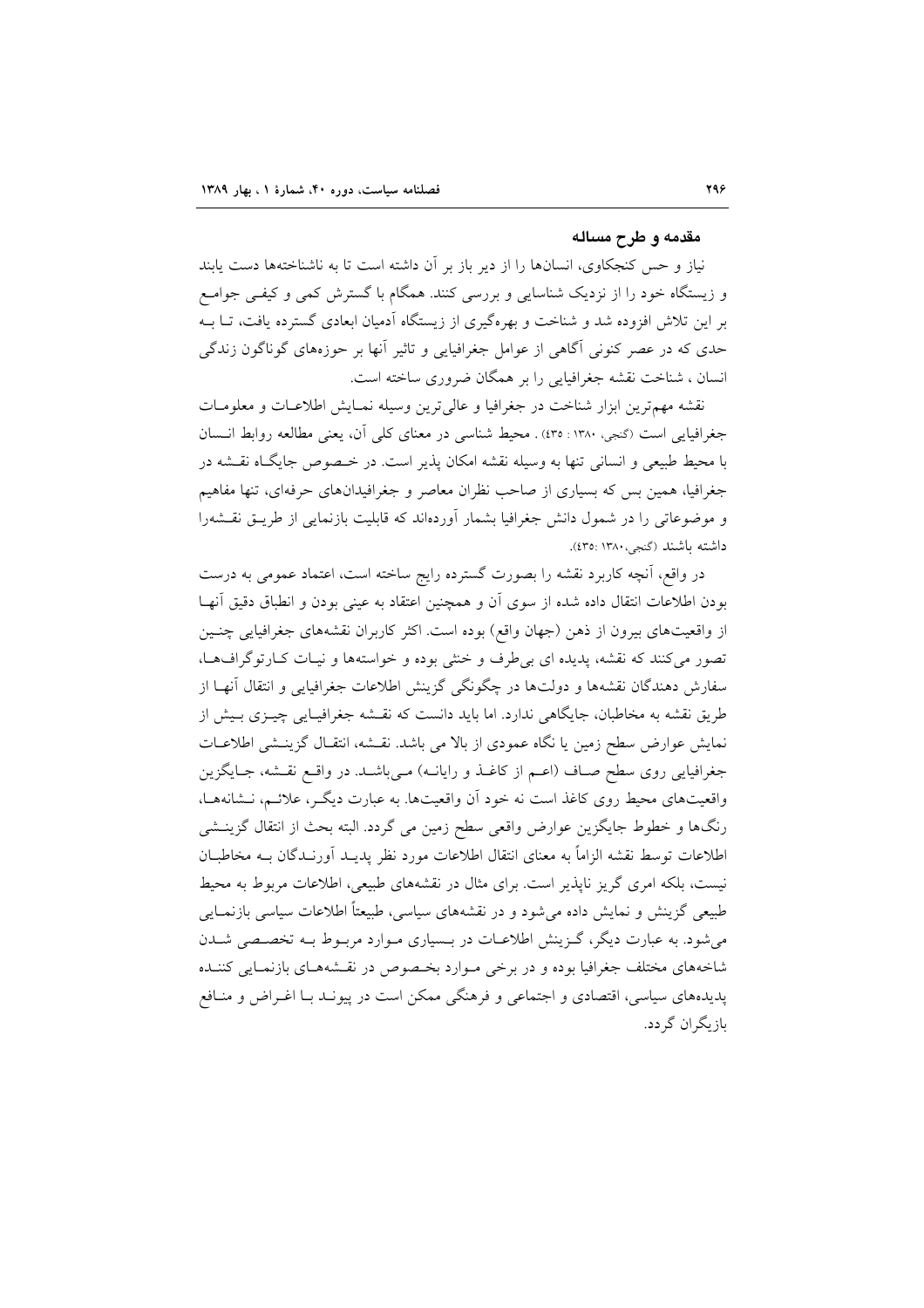جغرافيا به عنوان دانش مطالعه روابط انسان و محيط پيرامـون آن، شــامل محـيط طبيعـي و انسانی است. یکی از انواع محیطهای انسانی، محیط سیاسی است. سیاست و قــدرت پیونــد تنگاتنگی با جغرافیا دارند. از نظر میشل فوکـو (Michel Foucault) ابعـاد درک رابطـه قــدرت – دانش از طریق ارجاع قدرت به فضا قابل درک میباشد :

«... مرزها و حوزههای نفوذ همواره وجـود داشـتهانـد و ایـن ایـدئولوژیهـا بـودهانـد کـه سرزمینها ر به استعمار در آوردهاند … قدرت پیوند تنگـاتنگی بـا فـضا دارد فـضاها از طریـق اعمال قدرت ايجاد مي گر دند» (1997:18).

نقشه در طول تاریخ جوامع انسانی از وسیلهای بـه منظـور بازنمـایی موقعیـت مکـانهـا و فضاها بتدريج به ابزارى در جهت بازنمايي جايگاه، قدرت و امتيازت جوامع، قبايل و كشورها تبدیل شد. نقشه انواع گوناگون دارد. از نقشههای شهری و اطلس های راه گرفته تا نقـشههـای سیاسی و اطلس های استراتژیک و تاریخی، در تمام نقشهها بخشی از واقعیتهای موجبود در سطح زمین نمایش داده میشود و بخشی دیگر حذف میگردد. ایــن نظـام تــا حــدی بخــاطر ماهیت نقشه است که در واقع کوچک شده بخشی یا همه سطح زمین اسـت و امکـان نمـایش همه واقعیتها را تواما در کنار هم به نقشه کش و کارتوگراف نمیدهـد و بخـشی نیـز بـدلیل ویژگی نشانه بودن نقشه است که به آن قابلیت تغییر و دخل و تصرف در واقعیتها را میدهد. نقشه یکی از انواع نشانه شمایلی (Iconic Semiotic) است. نشانههای شمایلی دارای این ویژگی مهم هستند که بر اساس شباهت نشانه با موضوع خود، استوارند. برای نمونـه عکـس، تـصویر، نقاشی، ماکت ساختمان، مدلها و انواع نقشههـا، همـه نـشانه شـمایلی مـی باشـند. نقـشههـای جغرافیایی در همه حال نشانه شمایلی هستند زیرا همواره میان آنها و واقعیتهای روی زمـین، نوعی شباهت و همانندی وجود دارد. دو نوع دیگـر نـشانههـا عبارتنـد از نـشانههـای نمـادین (Symbolic) و نمایهای (Index). دو نوع اخیر شباهتی کمتـر بـا موضـوعهـای خـود دارنـد و در بسیاری موارد، رابطه آنها با موضعی که آن را بازنمایی میکنند قراردادی بوده و قابلیت تفسیر و تاویل آنها بالا است. لذا نقشههایی که دارای خاصیت نشانه شمایلی هستند مانند نقشههای بزرگ مقیاس، قابلیتی کمتر برای تفسیر و تاویل دارند و بر عکس نقـشههـای کوچـک مقیـاس ظرفیت بیشتری برای القاء سیاست ، اعمال قدرت، هو پت و معنا دارند.

رابطه میان نقشه و قدرت سیاسی بـرای جغرافیـدانهـا از زمـانهـای دور بـصورت یـک مفروض مطـرح بـوده اسـت (Henrikson, 1994:49) . بــا مطالعــه متـون جغرافيــاي سياســي و ژئوپلیتیک، چنین بر می[ید که جغرافیدانها همواره بصورت توصیفی به بررسی رابطه نقــشه و قدرت پرداختهاند و هیچگاه علت یا علتهای چنین رابطه ای را مورد بررسی قـرار نـدادهانـد (blacksell, 2006:28) و همچنین تاکنون مطالعه نظام مندی در خصوص اینکه کدام انواع نقشه و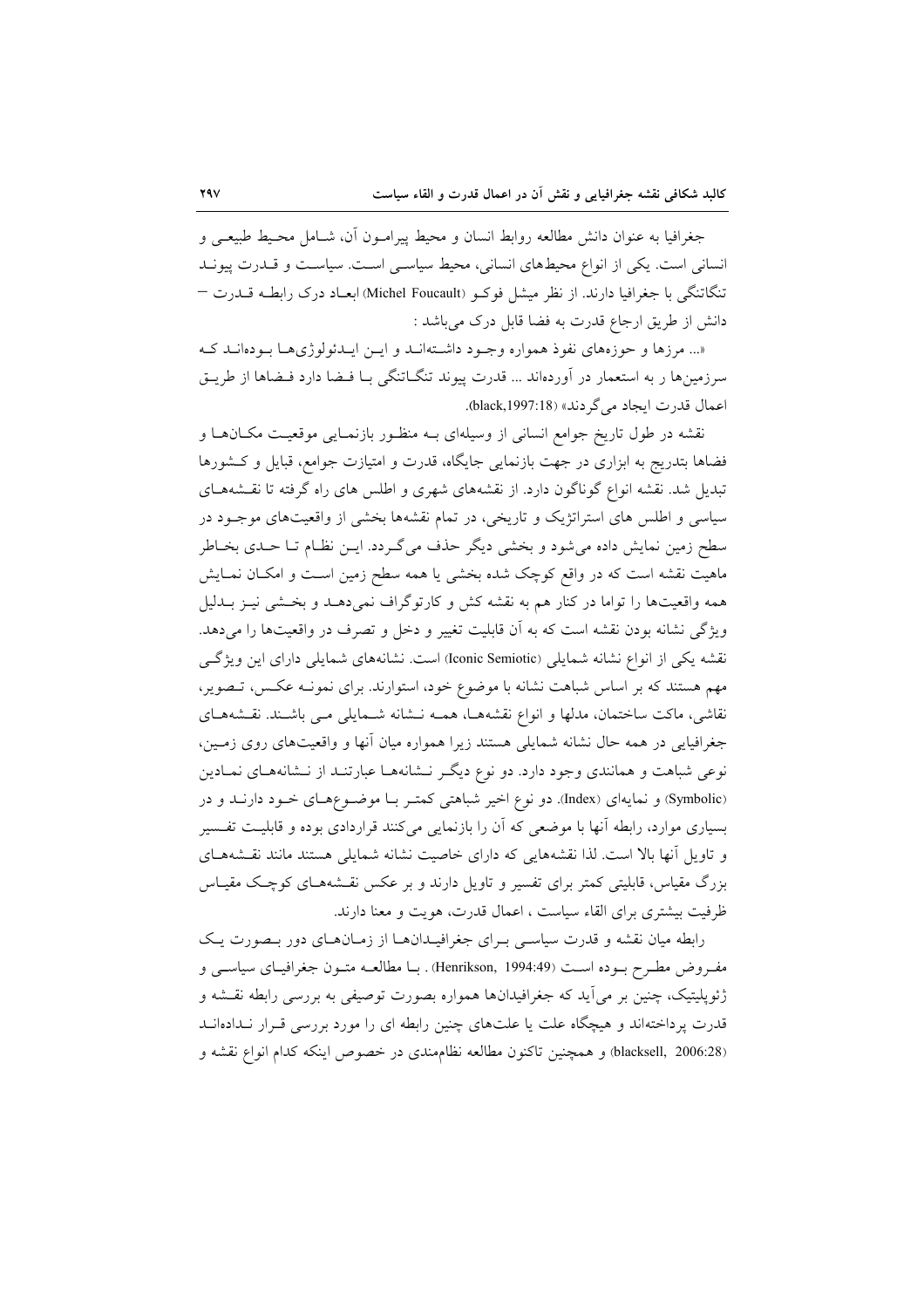یا در چه مقیاس هایی قابلیت بیشتری برای اسـتفادههــای سیاســی، القــای معناهــای مــورد نظــر سازندگان با سفارش دهندگان دارند، صورت نگرفته است. البته منظور نگارنده از رابطـه میــان نقشه و قدرت و همچنین القاء سیاست یا معنای ویژه از سوی یک نقـشه خـاص، بـه معنـای نمايش نادرست يوسته زمين نيست بلكه منظور اين است كـه برخـي نقـشه هـا ضـمن حفـظ خاصیت نشانه شمایلی و حفظ همانندی با عوارض پوسته زمین به گونهای نمایش می پابند ک معنای خاصی را به مخاطب القاء کنند، از سیاست یا خط مشی خاصی دفاع کننـد یـا پدیـدهای جغرافیایی را پنهان نمایند.

#### پرسش اصلی

بيشتر مطالعات جغرافيايي معطوف به مطالعه نقشه و ييوند أن با قدرت سياسي با مفـروض دانستن این رابطه، با روش توصیفی انجام شده است و چرایـی و علـت (یـا علـتهـای) ایـن رابطه، مورد توجه پژوهشگران نبوده است. پرسش اصلی در این مقاله این است که چـرا و بـه چه علت برخی نقشهها از این قابلیت برخور دارنـد کـه بـصورت ابـزاری در خـدمت اعمـال قدرت و القاء سياست قرار گيرند؟

فرضيه اصلى خصلت نشانه بودن نقشه مهمتر علت در پیوند و ارتباط آن با قدرت و سیاست است.

## يرسشهاي فرعي

در کنار پرسشاصلی پرسشهای دیگری نیز مطرح است که عبارتند از : ١- كدام انواع نقشه قابليت بيشترى در اعمال قدرت و القاء سياست دارند؟ ٢- كاركرد نقشه به عنوان متن، گفتمان و رسانه در پيوندبا سياست چيست؟

#### فرضيههای رقيب

۱- نامهای استفاده شده در نقشههای جغرافیایی از قابلیت بیشتر بـرای بـه خـدمت گرفتـه شدن از سوی قدرت سیاسی برخوردار هستند.

۲– نقشه به سان یک نظام نشانهای از اجزاء تشکیل دهنده گفتمان و یک رسانه نقشی مهـم در توضيح جهان و انتقال پيامهاي جهت دار و گزينشي ايفا مي نمايد.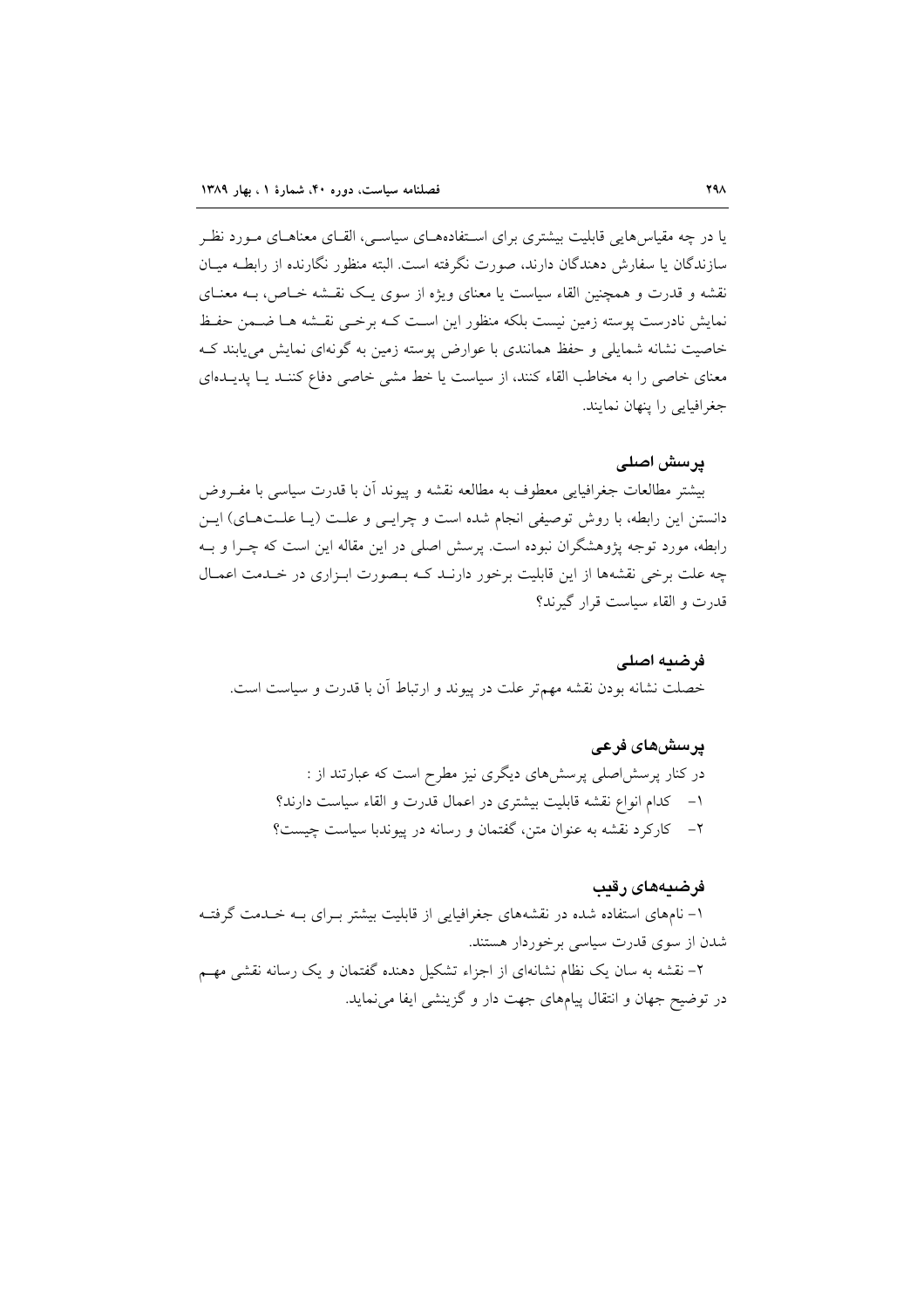#### چارچوب نظری

از آنجا که نقشه یک نظام نشانهای است و کارتوگرافها با استفاده از خطـوط، رنـگهـا و علائم قراردادی اقدام به ترسیم نقشه و انتقال عوارض سطح زین بر روی سطح صاف کاغذ یــا مانیتور رایانه می نمایند، لذا استفاده از نظریههای نشانه شناسی در شناخت، توصـیف و تحلیـل نقشه اجتناب نایذیر می باشد. علاوه بر این، نقشه به مثابه یک سند و مــتن، قابلیــت اســتفاده در گفتمانهای مختلف و مشروعیت بخشیدن به آنها را دارد، همچنین نقشه بـه سـان یـک نظـام نشانهای، نوعی متن تصویری نیز بشمار می رود و در نهایت نقشه به عنوان یک تصویر حامـل پیام، از چگونگی پراکندگی پدیدههای جغرافیایی و موقعیتهای مکانهـا نــسبت بـه یکــدیگر، یک رسانه محسوب می گردد. به این ترتیب، تحلیل نقشه در این غالـبهــا نیازمنــد اسـتفاده از تحليل گفتماني، متني و رسانه و قدرت مي باشد.

با توجه به اینکه نقشه یک نشانه شمایلی است، همواره در پی بازنمایی هـر چــه دقیــق تــر عوارض و پدیدههای جغرافیایی است. لذا نقشه به لحاظ ماهیت در پی انعکـاس واقعیـتهـای روی زمین می باشد و ارائه یک تحلیل سراسر ساختار شکنانه از نقشه کـاری عبـث و بیهـوده است. اما نقشه دارای این قدرت و توانایی و ظرفیت نیز است که با ارائه بینش های متفاوت و اشکال مختلف تصاویر کارتوگرافیک، تفسیر یک موقعیت را به میزان بسیاری تحت تأثیر قـرار دهد. لذا در کنار تحلیلمهای ساختار شکنانه، بررسیهای پوزیتیویستی و تجربهگرایانه نیز نتیجه بخش خواهد بود. استفاده ابزاری از نقشه برای تحت تـاثیر قـرار دادن دیـدگاههای مخـاطبین، دقیقاً بدلیل ویژگیهای منحصر بفرد نقشه است. هدف اراده سیاســی تغییــر کامــل پدیــدههــا و عوارض جغرافیایی نیست چه اگر چنین شود اعتماد عمومی به نقشه سلب خواهد شد لذا آنهـا با استفاده از علم و فنآوری، شکل کلی پوسته زمین را تا حد ممکـن شـبیه آنچـه روی زمـین است، نمایش می دهند اما در نمایش موقعیت عـوارض و پدیـدههـای جغرافیـایی بخـصوص جغرافیای انسانی با استفاده از بازی های کارتوگرافیک دخل و تصرف می کنند.

### نقشه حغرافیایی از منظر هستی شناسانه

تعریف نقشه جغرافیایی پاسخ به این پرسش است که نقشه چیست؟ پاسخ به ایـن پرســش امری سهل و در عین حال ممتنع میباشد. از این نظر سهل است که نقشه جزیی جدایی ناپــذیر از زندگی امروزه انسان هاست. امروزه در همه خانهها، ادارات، مراکـز آموزشــی و پژوهــشی و حتی بسیاری از خودروهای عمومی و خصوصی (ماننـد متـرو) انـواع گونـاگون از نقـشههـا و اطلس ها با شکا ها، مقیاس ها و اهداف گوناگون موجود است. شاید همـین فراوانـی و کـاربرد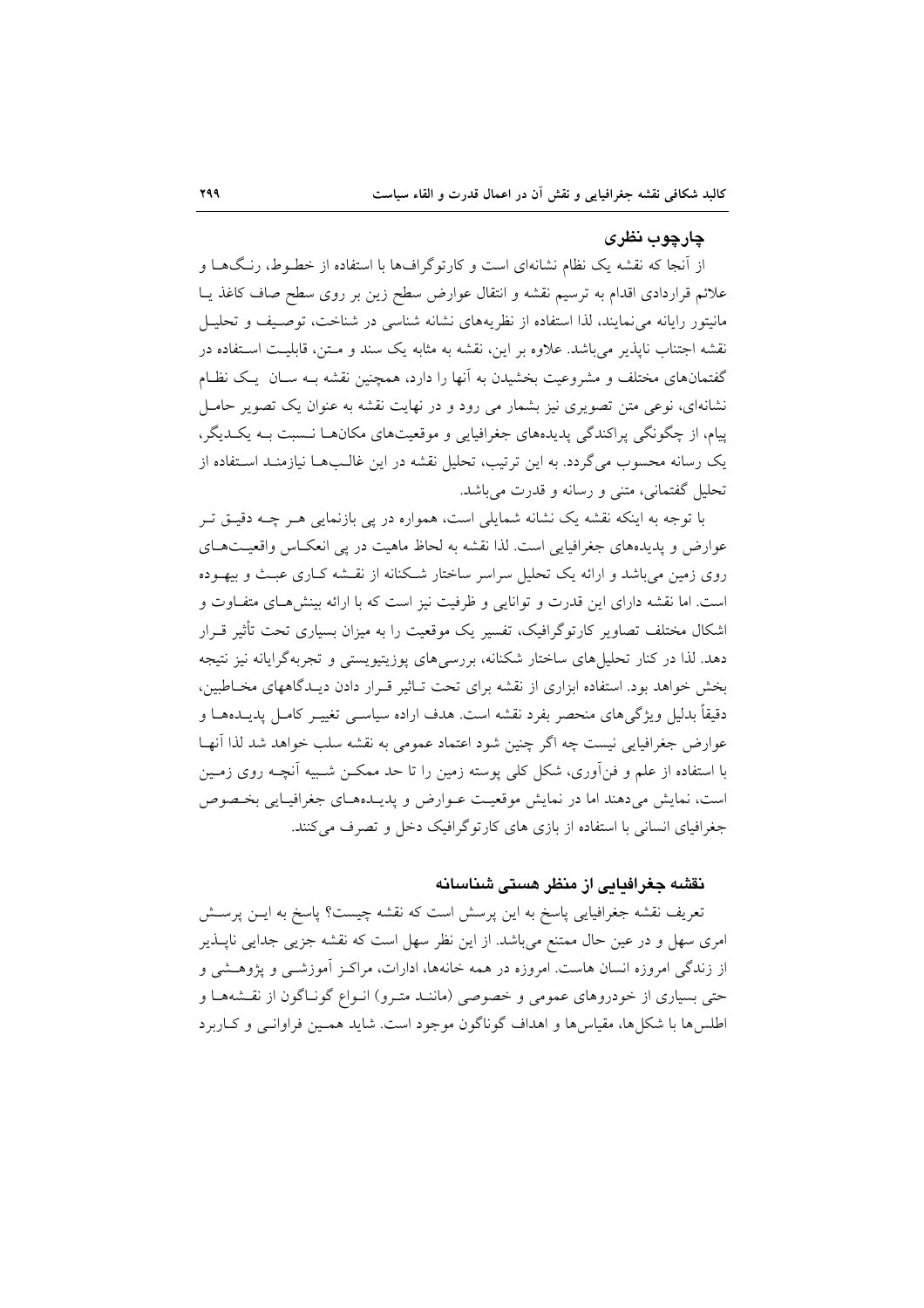گسترده موجب گردیده، نقشه پدیدهای بدیهی و عادی به نظر رسد و زوایای آشکار و پنهان آن کمتر مورد توجه قرار گیرد.

فرهنگ گیتاشناسی نقشه را چنین تعریف میکند : ... به نمـایش ترسـیمی عـوارض پوسـته زمین (به صورت قرار دادی و به وسیله علائم و نشانهها) روی موادی مانند کاغـذ، پلاسـتیک، مقوا، یارچه و سایر مواد مشابه که به نسبت معینی کوچک شـده باشـد (مقیـاس)، نقــشه گفتــه می شود (فرهنگی بزرگ گیتا شناسی، ۱۳۷٦ : ۳٤۱) .

در منبعی دیگر، نقشهچنین تعریف شده است : «یکی از مهمترین ابزارهای جغرافیدانها در شناخت محیط، نقشه می باشد. نقشه بازنمایی دو بعدی بخشی یا همه سـطح زمـین مـی باشـد. نقشه الزاماً کوچکتر از مرجعی (سطح زمین) است که آن را بازنمایی میکند، لذا نمیتواند در برگیرنده همه اطلاعات و واقعیتهای موجود در آن مرجع بطور همزمـان و بـا همـه جزئیـات باشد. نقشهها تنها اطلاعات گزینشی، آنهم بسته به مقاصد ویژهای که به آن منظور تهیه شدهانــد را به نمایش در می آورند (29: Bergman and Renwick, 2002).

تعریف نخست از نقشه شامل همه انواع نقشه از نقشههای جغرافیایی گرفته تـا نقـشههـای ساختمانی در مقیاس۵ای مختلف میشود. در ایــن تعریــف، مفهــوم "عــوارض پوســته زمــین» بهطور کلی بیان شده ولی به اینکه این عوارض و پدیدهها چه هستند و شـامل چــه چیزهـایی می گردند، اصولاً شاخصهای عینی عوارض پوسته زمین یا عـوارض جغرافیـایی چـه هــستند، نمی پردازد. در این تعریف اشاره شده که عوارض پوسته زمین با استفاده از علائم و نشانههایی که به صورت قراردادی از سوی همهکارتوگرافها پذیرفته شده روی کاغذ انتقال می یابد. برای نمونه در نقشههای توپوگرافی رنگ سبز معرف جلگهها و نـواحی دارای ارتفـاع کمتـر از ۲۰۰ متر میباشد در حالیکه در نقشههای پوشش گیاهی رنگ سـبز نــشانه جنگــل اسـت، لــذا فهــم گونههای مختلف نقشه، نیازمند دانستن رمزگان آن گونه خاص است کـه معمـولاً در راهنمـای نقشه به آن اشاره مے گردد.

در تعریف دوم، علاوه بر موارد تعریف نخست شامل اهمیت نقشه در جغرافیـا و شـناخت جغرافیدانها و غیر جغرافیدانها و تفاوت مقیاس نقشه با واقعیتهـای بیرونـی بـه نکتـهٔ مهـم دیگری اشاره شده و آن اطلاعات ارائه شده از سوی نقشهها بدلیل تفاوت مقیاس میان نقــشه و واقعیتهای بیرونی می باشدکه الزماً گزینشی است و بسته به مقاصد و اهداف ویــژهای کــه آن نقشه به آن منظور تهيه شده است بستگي دارد. طبق اين تعريف، گزينشي بودن اطلاعات نقشه جز ذات و ماهیت نقشه است و هیچ ارتباطی به اراده سیاسی و عمدی بودن چنین فرآیندی بـه منظور تحت تأثیر قراردادن مخاطبان ندارد. برای مثـال در نقـشههــای طبیعــی تنهــا عــوارض و پدیدههای جغرافیای طبیعی در نقشههای پوشش گیـاهی پدیـدههـای گیـاهی و در نقـشههـای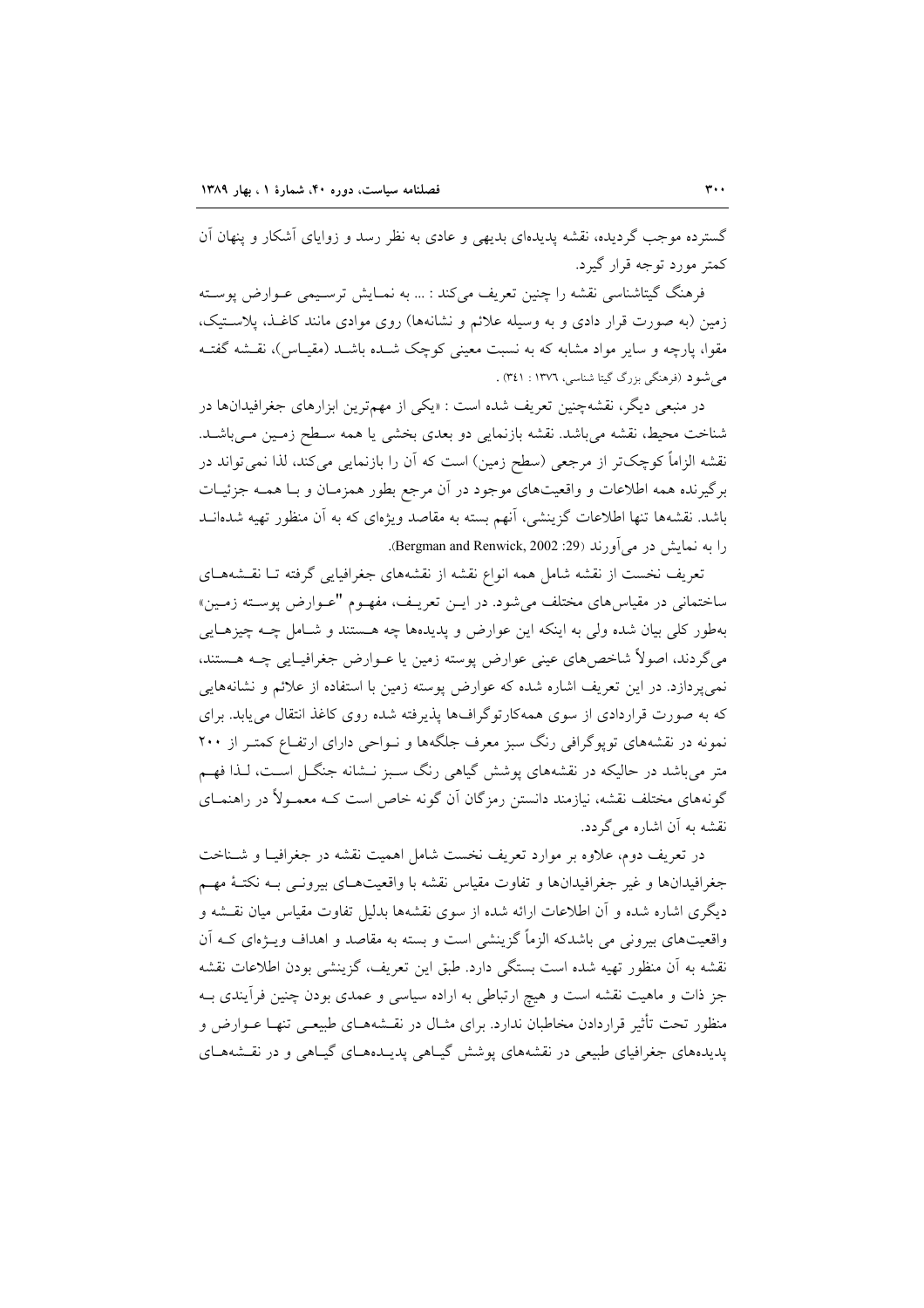جغرافیای فرهنگی و سیاسی عوارض و پدیدههای فرهنگی و سیاسی بازنمایی مـی گردنـد. بـه عبارت دیگر، گزینشی بودن اطلاعات ارائه شـده جنبـه فنـی و تکنیکـی دارد تــا جنبـه ارادی، عمدی و نشانی از اهداف سیاسی خاص.

تشخیص تفاوت میان دخل و تصرفهـای ناشـی از تکنیـکهـای کارتوگرافیـک ، اهــداف تخصصی ومنافع سیاسی در نقشهها، نکتهای ظریف است که کلیـد فهـم فرضـیه مقالـه حاضـر می باشد. نقشه مهم ترین ابزار شناخت و بازنمایی عوارض و پدیده های جغرافیـایی اسـت. امـا عوارض و پدیده های جغرافیایی چیستند و شامل چه چیزهایی میگردند. در یک تعریف ساده می توان عوارض جغرافیایی را پدیدههایی دانست که موضـوع مطالعـات جغرافیـایی هـستند و قابلیت بازنمایی از طریق نقشه را دارا میباشند. اما پرسش بعدی این است کـه دانـش جغرافیـا چیست؟ با بررسی و مقایسه تعاریف گوناگون از جغرافیا، دو مفهوم کلیـدی در جغرافیـا قابـل تشخیص است یکی انسان و دیگری طبیعت به عبارت دیگر، مطالعه رابطه میان انسان و محیط طبیعی پیرامون او، هسته اصلی دانش جغرافیاست (شکویی، ۱۳۷۷: ۲۰-۱۷) همین دوگانگی در نقشه نیز صادق است. یعنی هر نقشه جغرافیایی شامل دو بعد طبیعی و انسانی است. بـدون در نظـر گرفتن بعد انسانی جغرافیا به علم هواشناسی، زمین شناسی و ژئومورفولوژی تقلیل مـیbیابـد و بدون در نظر گرفتن طبیعت، جغرافیا به علوم دیگر نظیـر مطالعـات فرهنگـی، علــوم سیاســی، اقتصاد و … استحاله می گردد. از سوی دیگر، باید دانست که جغرافیا چگونگی پراکندگی پدیده های طبیعی و انسانی را مطالعه میکند. پراکندگی مفهومی بسیار مهم در جغرافیاست و همـین مفهوم هسته اصلی بازنمایی های مختلف در نقشه است. برای مثال، مطالعه پراکندگی پدیدههای سیاسی مانند کشور در سطح زمین و شباهتها و تفاوتهای آنها موضـوع جغرافیـای سیاسـی است. این ویژگیها در نقشههای جغرافیایی نیز دیده میشود. لذا هر نقشه جغرافیـایی شـامل یک بعد طبیعی به عنوان ظرف و یک بعد انسانی به عنوان مظروف میباشد. اگر هیچ انسانی بر روی زمین زندگی نمی کرد و یک موجود خیالی از یک سیاره دیگر نقـشه کـره زمـین را تهیـه می کرد، حاصل کار او شامل خطوط و رنگهایی بود که هیچ نام و نشانی نداشــت. امــا زمــین، خالي از سكنه نبوده و در جاي جاي آن جوامع انساني پراكنده هستند. لذا عـوارض و پديــده-های جغرافیای طبیعی در ارتباط تنگاتنگ با پدیدههـای انـسانی و اجتمـاعی بـوده و بـا تـاریخ فرهنگ و هویت آن جوامع در هم آمیخته شدهاند. به این ترتیب همه عوارض جغرافیای طبیعی از قبیل کوهها، رودها، دریاها، اقیانوس۵ا، خلیجها، فلاتها و … داری نامهـایی مـیباشـند کـه حاصل تاریخ، فرهنگ، هویت، منافع و آرزوهای اقوام، ملل، نژادها و جــوامعی هــستند کــه آن عوارض بر اساس زبان آنها نامگذاری شدهاند. برای نمونـه از نظـر جغرافیــای طبیعــی، خلــیج فارس یک پهنه اَبی در میان یک فلات (ایران) و یک شبه جزیره (عربستان)واقع شــده اسـت و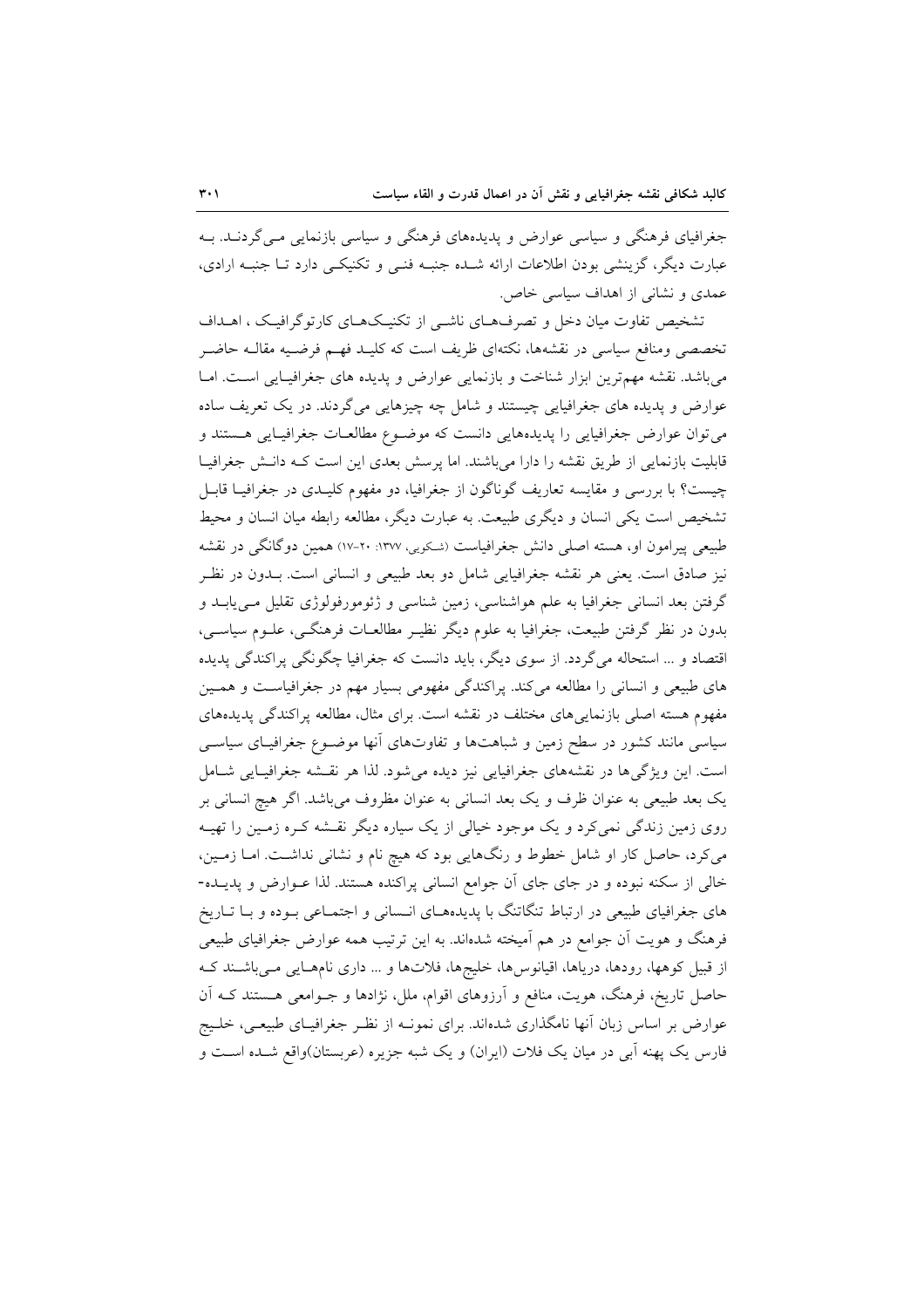مختصات أن در تمامی نقشهها و اطلس با نهایت دقت ترسیم می شـود. امـا از نظـر جغرافیـای سیاسی، تاریخی و فرهنگی، این خلیج با نام فارس برای ملت ایران به معنای حضور تاریخی و فرهنگی دیرپا در این مکان جغرافیایی بوده و با منافع، هویـت، تـاریخ و فرهنـگ ملـت ایــران پیوند خورده است. کارتوگرافها نه توان تغییر مختـصات جغرافیـایی و شـکل ایـن خلـیج را دارند و نه قصد آن را، سیاستمداران هم چنین قصدی ندارنـد، امـا در خـصوص نـام آن میـان ایرانیان و اعراب اختلاف نظر وجود دارد و هر یک به منظور اعمال قدرت و القـاء نظـر خــود اقدام به چاپ نقشههایی با نامهای فیارس و عرب می کننید و در عین حیال در پی پیافتن نقشههای تاریخی برای اثبات ادعای خود میباشند.

مورد دیگر در دخل و تصرف ارادی و عمدی در نقشهها، مربـوط بـه موقعیـت مکـانهـا می شود. اصولاً مکان (Place) پدیدهای جغرافیایی است که از ترکیب عوامـل طبیعـی و انــسانـی یدید می آید. هر مکان دارای موقعیت مطلق یا ریاضی است که مختصات جغرافیایی آن نامیــده می شود، اما هر مکان یک موقعیت نسبی هم دارد که موقعیت آن را در ارتباط با سایر مکـانهـا روشن میکند. برای مثال هر کشوری در پی ارائه نقشهای است که موقعیت آن را در ارتباط بــا سایر کشورها (مکانها) بهتر بازنمایی کند. برای نمونه در این ارتباط آمریکا، شـوروی، چـین و اتحادیه اروپا هر یک نقشههایی را انتشار می دهند که کشور خودشان را دارای موقعیت مرکزی در ارتباط با سایر مکانها نشان دهد. این به معنـای تغییـر عـوارض جغرافیـایی پوسـته زمـین نيست.

اکنون در صورتی که بیذیریم نقشه دارای این قابلیت هست کـه از سـوی قـدرت و اراده سیاسی به منظور اعمال قدرت و القاء سیاست مورد استفاده قرار گیرد، بار دیگ رایـن پرســش اساسی مطرح میشود که چرا نقشههای جغرافیایی دارای چنین ویژگی هستند؟ پاسخ بـه ایـن یرسش این است که خاصیت نشانگی علت آن است.

اگر بهترین علت مورد استفاده قرار گرفتن نقشه در جهت اهـداف و نیـات سیاسـی، نـشانه بودن آن باشد، باید دیـد نقـشه چگونــه نـشانهای اسـت. پیــرس (c.s.peirce) یکــی از شــناخته شدهترین نشانه شناسان، نشانه را چنین تعریف می کند : نشانه عبارت است از «چیزی که ما بـه ازای چیز دیگری قرار گیرد و از این طریق قابل فهم گردیده و معنـایی را تـداعی کنـد" (معینـی، ۱۳۸۰ : ۱۲۶). برای مثال، نقشه ما به ازای عوارض و پدیدههای جغرافیایی (پدیـدههـای واقعـی) قرار مي گيرد و بر آنها دلالت مي كند. اساس دلالت نشانه بر معناي خود و پــذيرش جــايگزيني نشانه بجای واقعیت عینی بیرونی، بر مبنای قرار داد و در برخی موارد شباهت است (در نقشه هر دو مورد مصداق دارد). به گفته امبرتو اکو (U.ECO) نشانه تمامی اَن چیزهایی است کــه بــر پایه قرار داد اجتماعی و از پیش نهاده، چیزی را به جای چیز دیگر معرفی کنـد (احمـدی، ۱۳۸۳: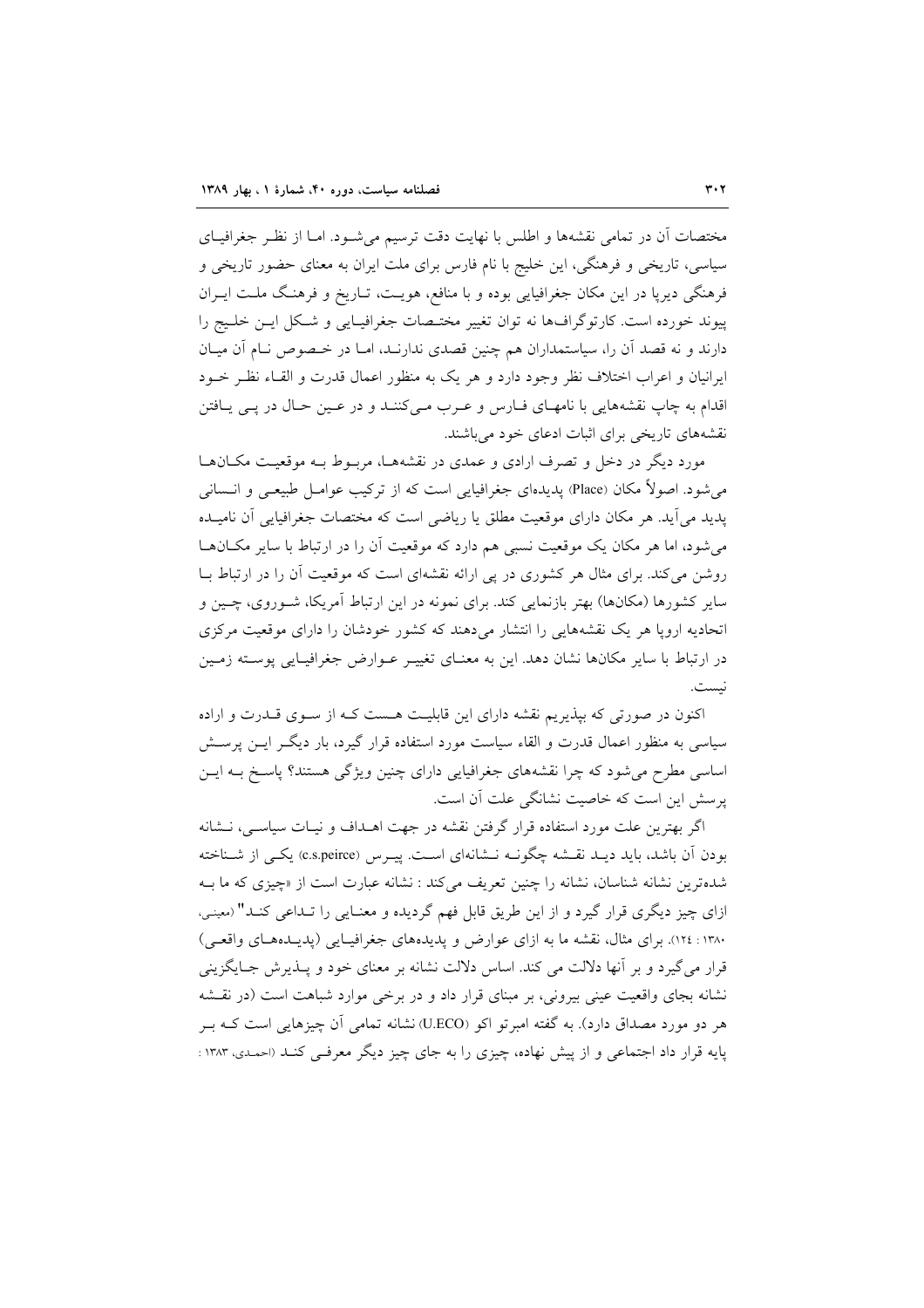٣٢. دو جرء اصلي مدل نشانهشناسـي (دال / مــدلول = نــشانه) را دو مفهـوم دال (Signifier) و مدلول (Signified) تشکیل می دهند. این دو جزء در چارچوب قراردادهای نشانه شناسانه شکل می گیرند. دال وجه مشاهده پذیر است و مدلول مشاهده شدنبی نیست (به عبارت دیگر در اکثر موارد، هنگامی که دال حضور دارد معمولاً مدلول حضور عینی نداشـته و تــصور آن بــه ذهــن متبادر می گردد). در نقشههای جغرافیایی، نقشه دال و آنچه نقشه بـه آن دلالـت مـی کنــد مــثلاً کشور ایران یا قاره آمریکا مدلول می باشد.

نشانهها انواع گوناگونی داشته و به روشهای مختلف تقسیم بندی می شوند. مشهورترین تقسیم بندی از سوی پیرس ارائه شده است. در این تقسیم بندی، نشانهها به سه دسته نمـادین (Symbolic) ، نمايهاى (Indice) و شمايلى (Icon) طبقه بندى مى شـوند (Ghandler,2007:36-37) . از میان سه نوع نشانه یاد شده، نوع شمایلی دارای اهمیت ویژهی در دانش جغرفیاست. نـشانه شمایلی بر اساس شباهت میان نشانه بـا موضـوع (مرجـع نـشانه) اسـتوار اسـت و نقـشههـای جغرافیایی از نوع نشانههای شمایلی می باشند امـا دارای کارکردهـای نمـادین و نمایـهای نیـز هستند.

كاركرد نشانه انتقال انديشه از طريق پيام (Message) است. اين امـر مـستلزم وجـود مرجـع (Reference)، رمزگان (Code)، فرستنده (Detinature) و گیرنده (destinatuire) می باشد. رومـن یـا کوبسن (R.jakobson) بر مبنای طرح واره ای که از نظریه ارتباط اقتباس کرده بود، شش کارکرد را برای کل نظام نشانهای قائل بیان نموده است که عبارتند از : کارکرد ارجاعی، عاطفی، کنایی، زيبايي شناختي، همدلي و فرازباني.

یکی از قابلیتهای نشانه دارا بودن خاصیتهای نمادین و نشانگی می باشد که شناخت این دو قابلیت، می تواند نقشی مهم در فهم قابلیتهای نقشه جغرافیایی و نحوه پیوند آن بـا قــدرت و اداره سیاسی ایفا نماید. نشانه نمادی آنگونه که پیرس یاد آوری میکند، نشانهای است که بـر اساس یک قرارداد اجتماعی با موضع و مرجع خود دارای رابطه میباشد. در این تعریـف نمـاد عبارت از یکی از انواع نشانه است که به موضوعی اشاره دارد و بر مبنای یک قانون یـا تـداعی ایدههای همگانی به گونهای عمل میکند که به عنوان ارجاع به آن موضوع تفسیر شـود (معینی، ۱۳۷۸ ۹۳). در این ارتباط، نماد به عنوان رویدادی موضوعی برای معناهایی مانند ایدهها، باورهـا یا ارزشها یا بیان جنبههای عاطفی و شناخت تجربیات افراد مطرح می شـود. در ایـن حالـت، نمادها به صورت پدیدههایی در قالب واژه ، رنگ، تصویر، احساس ، آوا و غیره جلــوه گرمــی می شوند که مردم معانی و ارزش های خود را به آن الصاق می کنند. اهمیت صـور نمـادین بـه حدی است که کاسیرر (E.cassirer) فیلسوف آلمانی ادعا می کند، عدم وجـود نمـاد در زنــدگی انسانها باعث گسیختگی رابطه با جهان خواهد شد به عقیده او بدون وجود صور نمادین (زبان،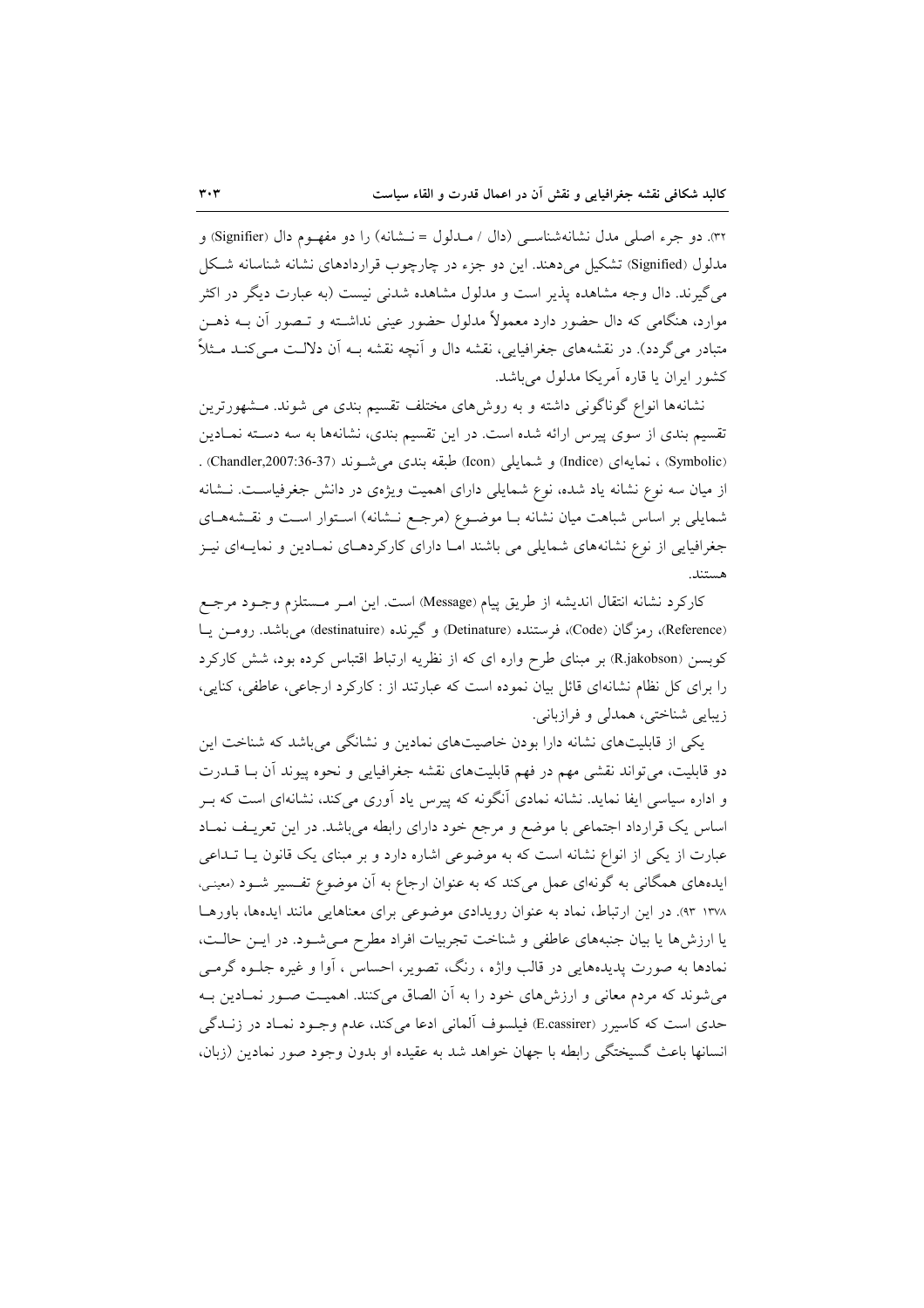تصوير و از جمله نقشه) انسانها تنها مي توانستند به شناخت بسيار اندك حسى دست يابند. اما هنگامی که انسان از طریق نمادسازی از حالت بی واسطگی به واسطه یافتگی می رسد از اتک به تجربه محض (که دامنه آن محدود است) آزاد میشود. یکی از ویژگیهای صـور نمـادین از نظر کاسپرر، عدم داشتن معناهایی یکسان برای انسانهاست (معینی،۱۳۷۸ :۹۳) . یک ویژگی دیگ نماد از نظر کاسیرر تحرک فوقالعاده معنایی این پدیده است که بتدریج با فراوانی کـاربرد آن و پذیرش ان از سوی انسانها تحرک اّن از بین رفته و معنـای ثابـت پیـدا مـیکنـد کـه وی اّن را خاصيت نشانگي مي نامد. ايدهها با حركت از وجه نمادين به وجه نــشانگي، خــصلت ارجــاعي قوی تر پیدا می کنند و تکثیر معنای آنها کمتر می شود. در خصوص نخستین ویژگے نیشانه ب عنوان واسطه ميان انسان و جهان، نقشه جغرافيايي بدون شک يکي از بهترين نمونـههـا اسـت. انسان بدون نقشه نیز می توان به شناخت محیط و جهان پیرامون خـود قـدام کنـد امـا هیچگـاه نمی تواند یک تصور کلی از آن بدست آورد. در خصوص خاصیت نشانگی و تثبیت معنای یک نماد و نشانه در اثر کثرت کاربردو شباهت میان نشانه و موضوع آن، نقشه جغرافیایی به عنـوان یک نشانه شمایلی به واسطه ذات و گوهر خود همواره بایـد بیـشترین شـباهت را بـا مرجـع و موضوع خود که کره زمین و عوارض جغرافیایی آن است، داشته باشد. اما به دلایل فنی امکـان انتقال دقیق سطح کروی به سطح صاف وجود ندارد و همواره میـان نقـشه و واقعیـت بیرونـی، اختلاف وجود دارد. ایـن اخـتلاف جنبـه فنـی و تكنيكـی دارد امـا برخـی كـارتوگرافهـا يـا سیاستمداران با استناد به اینکه هیچگاه امکان یک بازنمایی دقیق از کره زمین وجود ندارد بسته به سليقه، ايدئولوژي، منافع و ديدگاه خود، نوعي خاص از بازنمايي را انتخـاب وبــه مخاطبــان عرضه می کنند. برای مثال، آرنوییترز (A.peters) کارتوگراف مارکسیست آلمـانی در سـال ١٩٦٧ بازنمایی ویژه ای از کره زمین ارائه داد که سیستم تصویر آن به نـام خــود او پیتــرز نامگــذاری گردید. در این بازنمایی خاص ، پیترز باالهام از ایدئولوژی مارکسیستی، شکل قیارههای کره زمین را به گونهای تغییر داد که برعکس نقشه جهان نمای مرکاتور، سهم کشورهای جنـوب در این بازنمایی بیشتر از کشورهای شمال گردد (35 : Black, 1997) اینکه وی تا چه حد موفـق بـه القاء نظر خود به مخاطبان گردیده مشخص نیست، اما در مقدمه اطلس خود صـراحتاً بــه نیــت خود اذعان کردہ است ( The peters world Atlas, 2002: 3) . خاطرنشان مے شبود اپن تفیاوت تعبیر در بازنمایی پیترز با بازنمایی کلاسیک مرکاتور ریشه در یک تجربه تاریخی و ذهنبی دارد که پیترز آن را بازنمایی نموده است.

نشانه بودن نقشه، أن را واجد خصوصياتي چون جنبه نمادين، متن وارگي، قابليت اسـتفاده از آن به عنوان سند تاریخی و جغرافیایی و دارای ویژگی رسانهای و انتقـال پیـام کـرده اسـت. همه این ویژگیها نقشه را در چنان موقعیتی قرار میدهـد کـه جغرافیـدانان، سیاسـتمداران در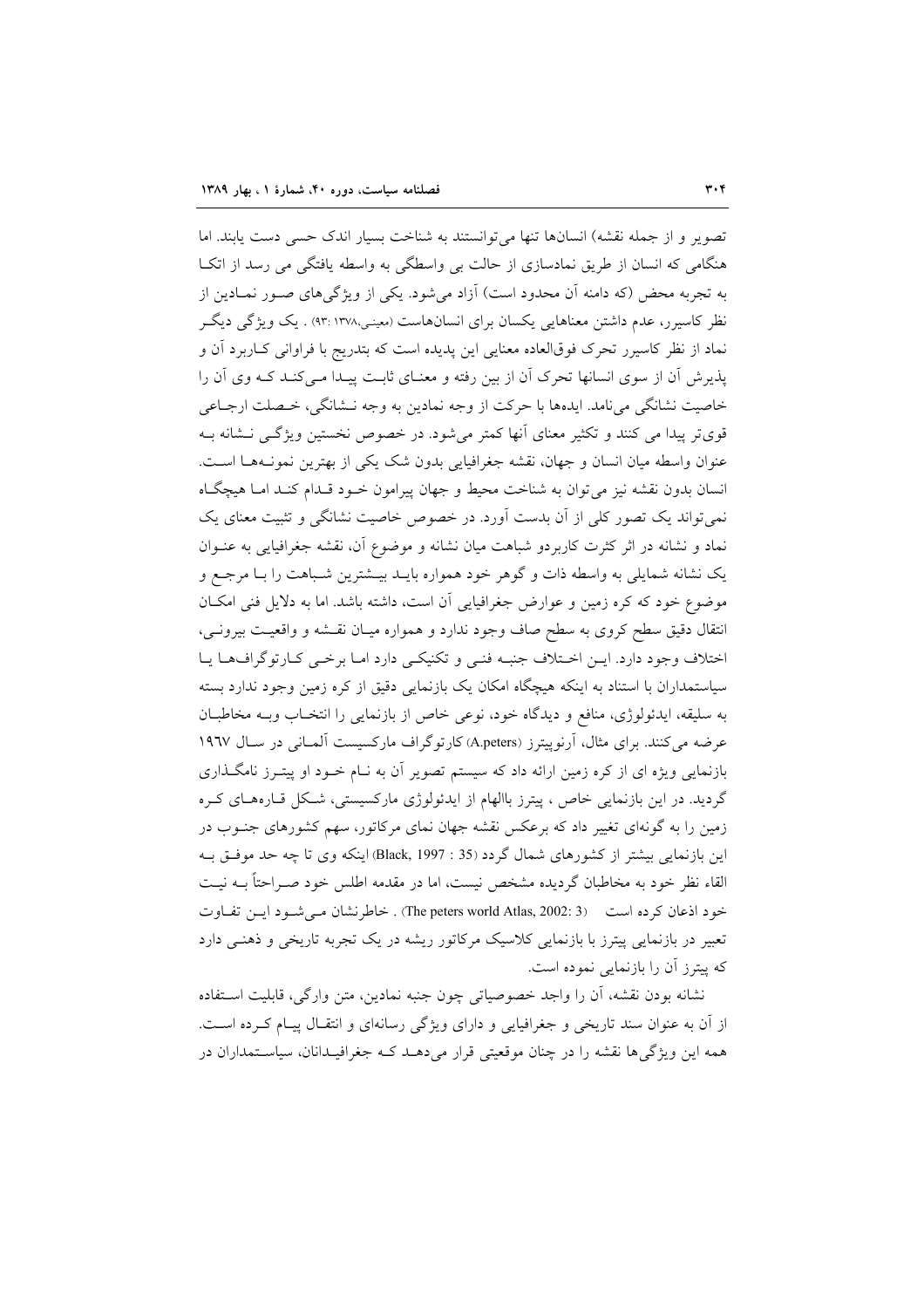مواردی که امکان آن وجود داشته باشد، در پــی القــاء پیــامهــای مــورد نظرشــان بــا اســتفاده از تکنیکهای مختلف نقشهکشی به مخاطبین میباشند.

## بررسی موردی کاربرد نقشه در اعمال قدرت و القاء سیاست

هنريكسون (Alank.Henrikson) در خصوص نقشه جغرافيـايي و نقــش آن در تنظـيم رابطــه انسان با جهان، همچنین شناخت اّن چنین اظهار نظر کرده است: «نقـشه جغرافیـایی وسـیله ای است مانند عدسی (لنز) که به واسطه آن جهان را میبینیم، میشناسیم و جهـانی بزرگتـر پدیــد می آوریم (52 : Henrikson , 1994) . نقشه به سان یک نظـام نــشانهای (تــصویری – نوشــتاری) متشکل از نمادها و نشانهها بوده و می تـوان آن را در زمـره مـتن (Text) بـشمار آورد و از ایــن منظر دارای قابلیت تاویل (Interpretation) و تفسیر (Commentaire) است. به عبارت دیگر، نقشه دارای خاصیت نمادین، متن وارگی، گفتمانی و رسانهای میباشد. همچنین نقشههـای ذهنـی و ادراکی که افـراد از محـيط پيرامـون خـود بـه صـورت ذهنـي ترسـيم مـيکننـد تـا حـدي در تصمیم سازی و طراحی سیاستها، استراتژیهای در مقیاس های مختلف تاثیر گذار است.

#### كاركرد نمادين نقشه

یکی از نمونههای جالب و کلاسیک از کارکرد نمادین نقشه در نشان سـازمان ملـل متحـله، تجلَّى يافته است. در اين نشان دو عنصر اساسي بكار رفته است. يكي شاخه زيتـون بـه عنـوان نماد صلح و دیگری نقشه جهان نمای کره زمین به عنوان نماد جهان شمول بودن سازمان ملـل متحد و گسترش اقتدار آن به سراسر یهنه کره زمین. نکته جالب در این علامت و نشان استفاده از سیستم تصویر آزیموتال (Azimuthatl) برای بازنمایی موقعیت قارهها اسـت. در ایــن سیــستم تصویر، مرکز نقشه جهان نما مدیترانه قطبی انتخاب شده و خشکیها و قارههای مسکون کره زمین در پیرامون این مرکز قرار می گیرند. از آنجا که قطب شمال و جنوب فاقد مراکز جمعیتی بوده و هیچ کشور و واحد سیاسی در آن موجود نمیباشد، لـذا دارای موقعیـت خنثــی بــوده و طراحان نشان سازمان ملل متحد با استفاده از این ویژگی قصد داشتند اصل برابری ملـتهـا (و مکانها) را که از اصول مهم منشور ملل متحد بود، بصورت نمـادين بـه جهانيـان ارائـه کننـد. سیستم تـصویر مرکـاتور بـه گونـهای اسـت کـه کـشورهای مـیتواننـد بـا اسـتفاده از اصـول کارتوگرافیک و تغییر ً موقعیت خود (بدلیل کروی بودن زمین) جایگاه خود را به صورت مهم-تری جلوه داده و به نمایش در آورند، اما در سیستم تصویر آزیموتال این کار اگر نگــوییم غیــر ممكن، بسيار مشكل است و هدف يديد آورنده آن، ريچـارد هريـسون (Richard Edn Harrison) نزديک کردن ملتها به يکديگر بوده است (Henrikson, 1994:62). تاسيس کنندگان سازمان ملل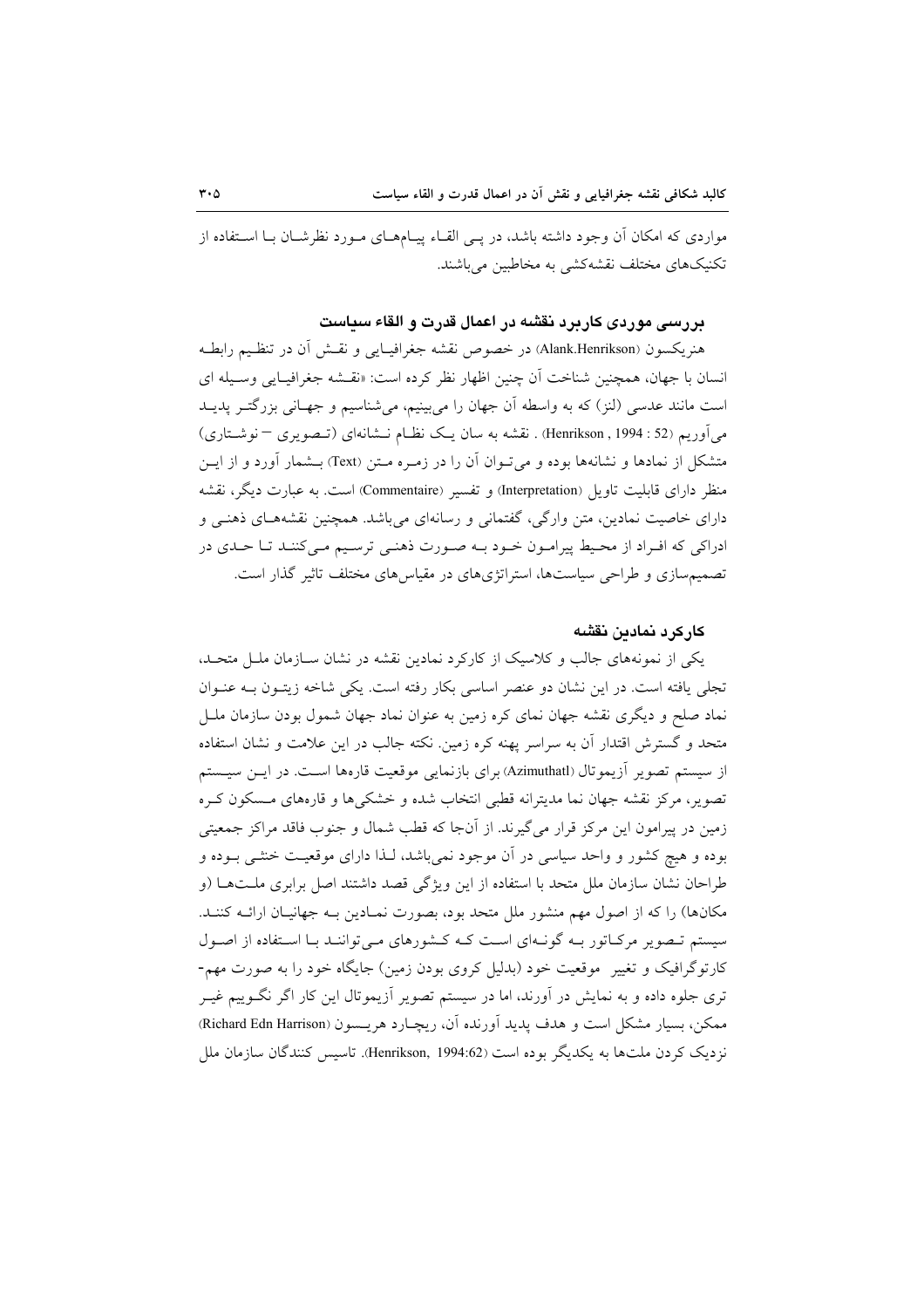متحد هنگام انتخاب پرچم و نماداین سازمان، سیستم تـصویر هریـسون(آزیموتـال) را بهتـرین نشانه و نماد برای سازمان جدید التاسیسی دانستند که امیدواری بسیاری به توفیق آن در نزدیک ساختن ملتها به یکدیگر و برقراری صلح و امنیت بین|لمللی از سوی آن داشتند..

### کار کرد متنی نقشه

مجموعه خطوط، رنگها، نوشتهها و نامها روی نقشه را میٍتوان یک متن در نظـر گرفـت. نقشه به مثابه متن همانند متغیر واسطهای عمل می کند که شناخت انـسان از محـیط پیرامـون را امکان پذیر میکند. این بدان معناست که بدون نقشه، انسان قادر بـه درک موقعیت جغرافیـایی مکانها و مقایسه جایگاه خود و دیگران نمی باشد. این ویژگی نقشه پـادآور اظهـار نظـر ژاک دريدا (J.Derrida) است. كه تاكيد دارد، امكان دسترسي مستقيم بـه واقعيـت در اختيـار انـسان نیست. البته این به معنای نفی هستی شناسی چیزها و امور بیرون از متن نیست بلکه نفی امکان شناخت مستقيم واقعيتها است. در واقع متـون نـوعى بازنمـايي (Representation) از جهـان هستند. نقشه به مثابه متن را می توان نوعی بازنمایی از جهان تلقی کرد.

در خصوص رابطه میان بازنمایی و واقعیتهای بیرونبی میـان مکاتـب مختلـف شـناخت شناسی اختلاف نظرهایی وجود دارد. پسا ساختارگرایان بر این عقیده هستند که امکان بازنمایی بیطرفانه و دقیق از جهان وجود ندارد و همه بازنماییها سیاسی بوده و بـه نفـع یـا ضـرر یـک طرف مي باشد (berton 1995:6-7) . در حاليكه اثبات گرايان بر بي طرفي شناخت اعتقاد دارند و هواداران هرمنوتیک نیز بر تفسیر و تاویل در شناخت تاکید میکنند.

نقشه به عنوان یک متن (نظام نشانهای تصویری – نوشتاری) چگونه با سیاسـت و قــدرت ارتباط می یابد؟ نقشه جغرافیایی یک نشانه تصویری از نوع شمایلی است که شباهت با موضوع خود (پدیدههای جغرافیایی) را به نمایش میگذارد. به عبارت دیگر، نقشه جغرافیایی بازنمـایی پدیدههای واقعی جغرافیایی مانند خشکیها، دریاهـا، کـشورها، رودهـا، کوههـا و … در قالـب خطوط، رنگها، علائم و نامها میباشد. نقشه یک نشانه شمایلی است. شمایل ، نشانهای است که اساس آن بر شباهت صوری بیان دال و مدلول یا به زبان پیرس میان مبنـای نــشانه و مــورد تاویلی آن، شکل گرفته است. لذا رابطـه میـان نقـشه و موضـوع آن بـدلیل شـمایلی بـودن آن غیرقراردادی است (این امر شامل رنگها و علائم نمیگردد) (بابک احمدی ۱۳۸٤ : ۲۵). مـیتوان گفت نشانه شمایلی موضوع را به یاری کیفیت خود موضـوع و رهـا از هرگونـه قـرارداد بیـان می کند (بابک احمدی،۱۳۸٤ :۲۵). بر این اساس در یک نقشه جغرافیایی شـکل خـشکی هـا، دریاهـا، جهت کوهها، رودها و موقعیت ریاضی مکانها، برای مثال شهرها و روستاها قابل تغییر نیست و در صورت عدم نمایش این عوارض منطبق با واقعیتهای بیرونی، دیر یا زود نادرست بـودن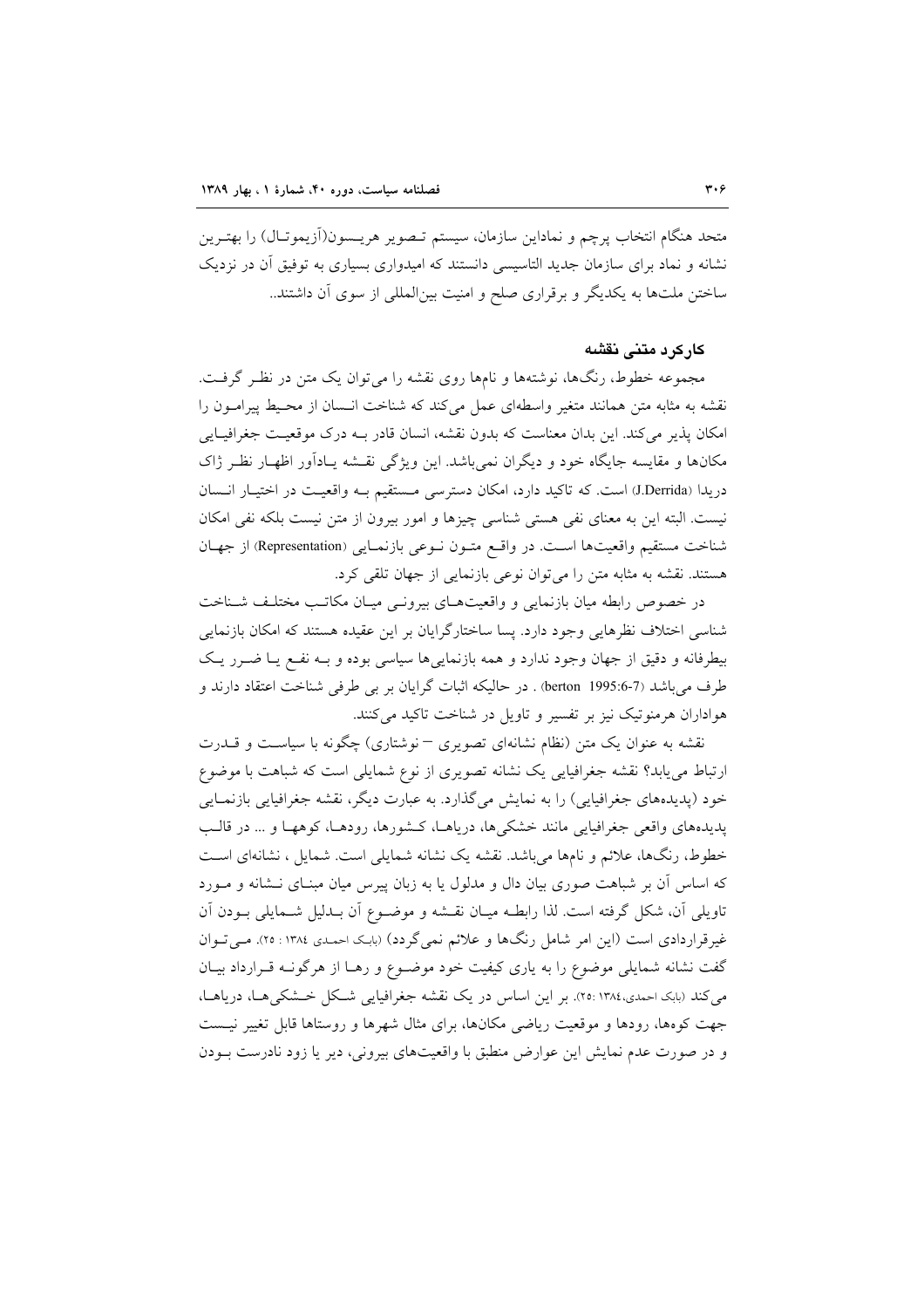نقشه آشکار می گردد. آنچه در یک نقشه جغرافیایی به عنوان یک متن قابل تغییـر و دسـتکاری در جهت منافع یک قدرت سیاسی به ضرر دیگر قدرتها و بازیگران می باشد عبارتند از:

۱– دستکاری و تغییر موقعیت نسبی یک مکان (مثلاً کــشور یــا قــاره) در ارتبــاط بــا دیگــر مکانها، کشورها و قارهها. برای مثال، می توان به نقشههای جهان نمای چـاپ شـده در اروپـا، امریکا و چین اشاره کرد که در هر یک از این نقشهها تلاش میشود موقعیت کشور ذی نفع در مرکز نقشه نمایش داده شود. البته در این نقشهها موقعیت ریاضی کشورها و قباره هبای مبورد نظر تغییر نمی کند بلکه موقعیت نسبی آن بر اساس منافع صاحبان منافع تغییر می کند.

۲– تغییر موقعیت مکانها بر اساس عقاید و ایدئولوژی حاکم. در این خصوص می توان بـه نقشههای ترسیم شده در قرون وسطی در اروپا اشاره کرد. در این نقشهها که طبق تعالیم کلیسا ترسیم میشدند، قاره اسیا به دلیل واقع شدن اورشلیم (بیت المقدس) ً در آن به عنوان سرزمین مقدس در بالای نقشه کشیده می شد و اروپا و اَفریقا در پایین نقشه ترسیم می گردید.

۳- مطرح کردن ادعاهای سرزمینی و مرزی، بـزرگنمـایی تهدیـدات، دسـتکاری موقعیـت اقوام و قومیتها و اقلیتهای مذهبی و نژادی از دیگر موارد استفاده یا سوء استفاده از ویژگی متن وارگی نقشه است. در این موارد ویژگی رسانهای نقشه نیز مد نظر میباشد.

٤- تغییر نامهای پدیدهها و عوارض جغرافیایی در جهت اثبات ادعاهای تاریخی و هـویتی. نمونه كلاسيك اين اقدام چاپ نقشههاى جعلى از خليج فارس با نام خليج عربى مىباشد.

#### نقشه و گفتمان

یکی از کارکردهای اصلی نقشه که کاربردبسیاری نیز دارد، کارکرد اسنادی آن است. نقشه به عنوان سند همواره در متون ژئوپلیتیک، روابط بین المللـی، مطالعـات منطقـهای و جغرافیـای سیاسی و به منظور اثبات گزارهها بکار میرود. در این ارتبـاط دو دیــدگاه وجـود دارد. از نظـر اثبات گرایان نقشه دارای جایگاه اسطورهای بوده و این بدان معناست که نقشه سندی درست و غیرقابل خدشه است و عیناً بازنمایی کننده واقعیتهای خارجی یا تاریخی میباشد. اما از نظـر مکتب ساختارشکنانه بخصوص نظرات فوکو، گفتمان مجموعهای از گـزارههاسـت کـه جهـت بازنمایی جهان واقعیتها بسته به منافع ارائه دهنه آن سازماندهی میگردد. هـر گفتمـان دارای سه عنصر است که عبارتنـد از: مرجـع صـلاحیت دار در خـصوص بیـان گـزارههـا، نمادهـای مشروعیت بخش و موقعیت فاعل شناسایی یا گوینده. در این ارتباط نقشه جغرافیایی در دومین عنصر یعنی نمادهای مشروعیت بخش جای میگیرد. کارکرد نقشه در این اینجا همـان کـارکرد اسنادی و مرجع است. با این تفاوت که در دیدگاه ساختار شکنانه نقشه سندی غیر قابل خدشه و عيناً بازنمايي كننده واقعيتها در نظر گرفته نمي شود.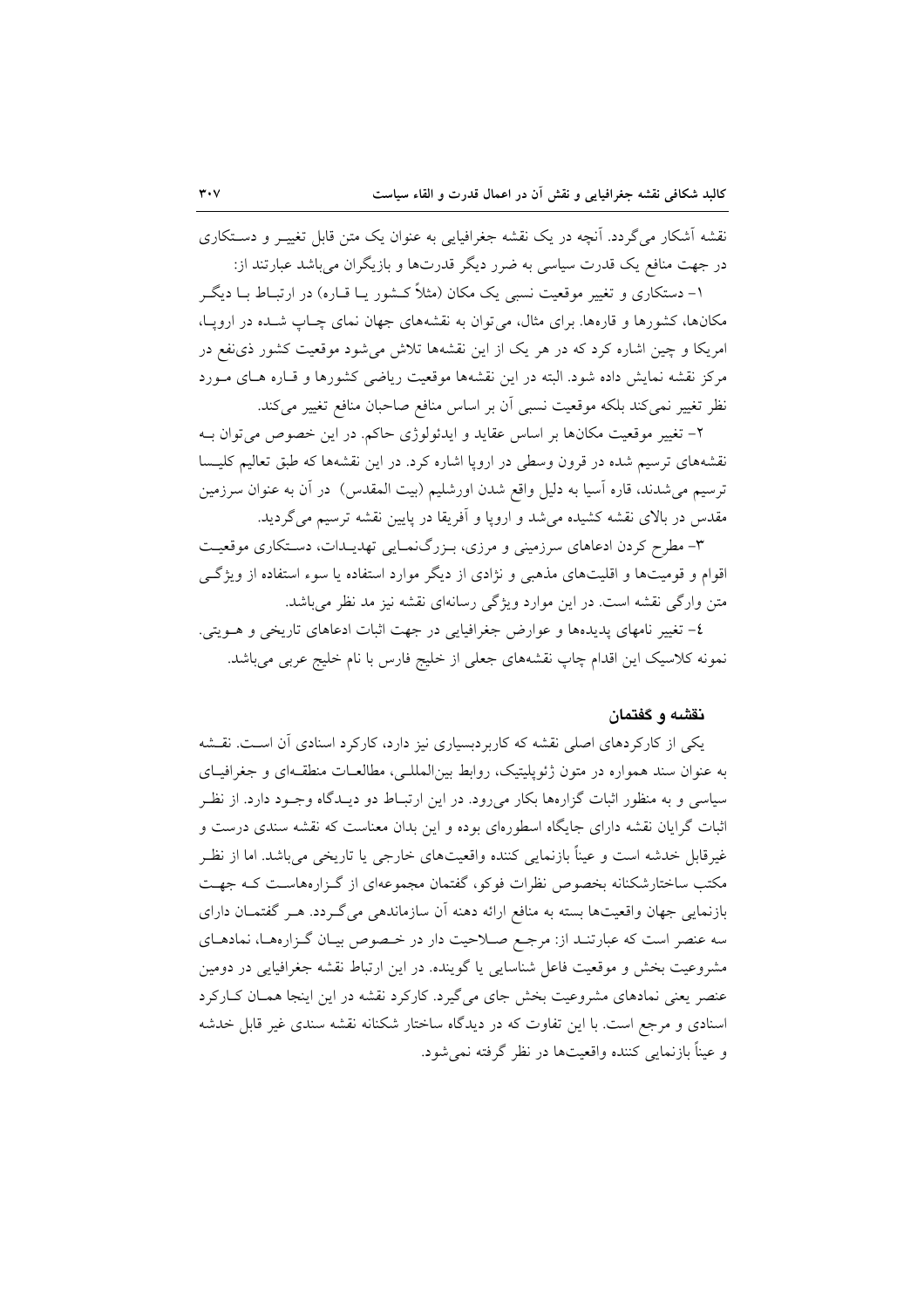بر اساس نظرات فوكو، دانش از قدرت جدا نيست، لذا بيطرف نيست (برخلاف نظر اثبـات گریان). از نظر وی بخصوص علوم انسانی در بستری از روابط قــدرت تکامــل مــی پابــد و از طريق رويهها و فناوريهايي چون "حذف"، "تحديد"، "نظارت" و عينيت بخشي بـه كنتـرل جوامع انسانی می یر دازد (مشیرزده، ۱۳۸٤ : ۲۱۱-۲۹۰). بهر این اساس، می توان چنین گفت ک کارتوگرافي يا دانش توليد نقشه، واجد هر چهار ويژگي ياد شده به قرار زير مي باشد:

۱- فن**آوری حذف**. نقشه یک بازنمایی گزینشی از عوارض سطح زمین اسـت. در فرآینــد تولید آن، بخشی از واقعیتها و امور جاری با نیت قبلی و اهداف و منافع خاص و یا به دلایل تکنیکی حذف می گردد. برای مثال در نقشههایی که عوارض طبیعی را به نمایش می گذارند بـه ناگزیر عوارض انسانی حذف میگردد. در نقشههای شهری، توزیع فضایی فقر و ثروت، مراکـز انباشت سرمایه و نابرابریهای اقتصادی و اجتماعی از دیدهها پنهان می گردد .

# ٢- ويژگي محدودکنندگي نقشه جغرافيايي

نقشه رابطه تنگاتنگی با تحدید و مرزبندی دارد. در واقع آنچه بــه عنــوان مــرز در زنــدگی اجتماعی انسان مطرح است و در مقیاس های محلی، ملی، منطقهای و جهـانی تجلـی مـی یابـد بیشتر روی نقشه قابل فهم و درک است تا روی زمین و واقعیت. بـه عبـارت دیگـر، مرزهـای افقی حتماً با نقشه عجین خواهد بود. در خصوص، مرزبندیهای طبقاتی نیز با توجه بــه اینکــه اختلاف طبقاتی دارای ما به ازاء مکانی و فضایی هستند، لـذا قابـل بازنمـایی از طریــق نقـشه میباشند. حتی پدیده ای چون کشور که از مصادیق بارز تحدید سرزمینی است نیـز بیـشتر بـا نقشه قابل درک و فهم بوده و از طریق نقشه به پدیده ای انضمامی تبدیل می گردد.

٣- فن اَورى انضباطي نقشه (بازنمايي نظم فضايي)

نقشه از جمله ابزارهای مهم فنآوری انضباطی قدرت است. از طریق نقشه و بـا کمـک آن كنترل و نظارت بر فضا اعمال مى شود. اصـولاً سـازماندهى سياسـى فـضا (منظـور تقـسيمات کشوری در مقیاس ملی و نظام کشوری در مقیاس جهانی) از طریق نقشه و با کمک آن عینیت می یابد.

### كاركرد رسانهاى نقشه

نقشه به عنوان یک نظام نشانهای، حامل پیام از مرجع به مخاطبین اسـت، لـذا یـک رسـانه است . نقشه جغرافیایی در شمول رسانههای دیداری (بصری) قـرار مـیگیـرد کـه هـم شـامل تصویر و هم متن نوشتاری میشود. نقشه جدا از اینکه خود رسانه است، بدلیل ویژگی منحصر به فرد آن در به تصویر کشیدن موقعیت جوامـع انـسانی، واحـدهای حکـومتی و پدیــدههــای اجتماعی از بعد فضایی و سرزمینی، کاربرد بسیار در رسانههای دیداری مانند تلویزیـون،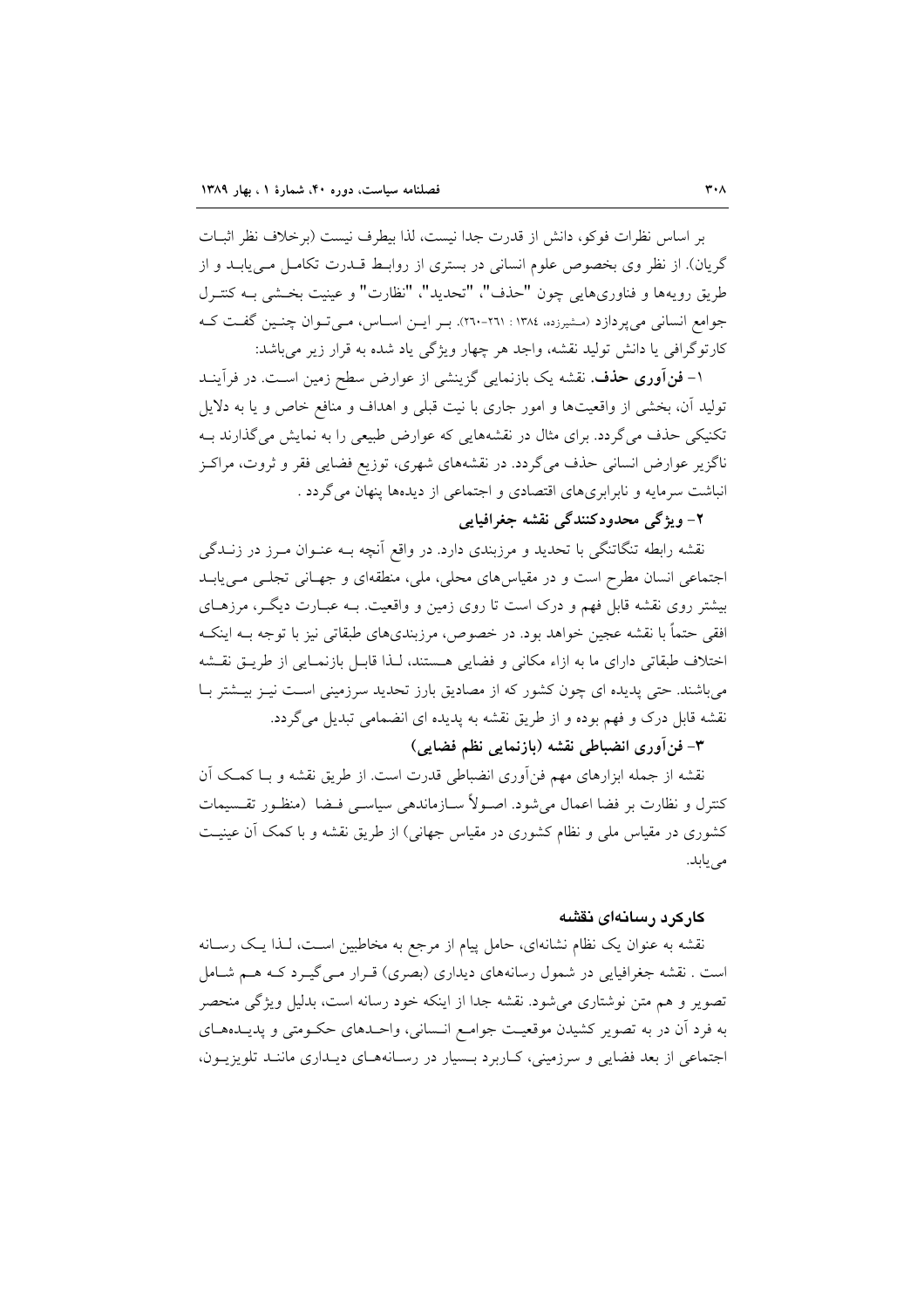مجلات و روزنامهها دارد. به عنوان سند، نقشه در مستند کردن اخبـار، اطلاعـات و ادعاهــا در رسانههای بصری مورد استفاده قرار می گیرد. از آنجا که نقـشههـای جغرافیـایی بـدلیل بـصری بودن، قابلیت بالایی در به تصویر کشیدن حوادث تـاریخی، سیاســی، بـین|لمللــی، ژئوپلیتیـک، اجتماعي، اقتصادي و نظامي دارند، لذا سازمانها، نهادها و دولتهاي مختلف، علاقــه منــد بــه استفاده از نقشه در بازنمای اهداف و مقاصد خود میباشند. نامهـا و اسـامی نوشـته شـده روی نقشهها ، ویژگی هویت بخشی، اسطوره سازی و القاء هویت تاریخی و ملی داشته و نقشههـای جغرافیایی قابلیت خـوبی در بازنمـایی ادعاهـای سیاسـی، تـاریخی و قـومیتی دارنـد. نمونـه کلاستیک سوء استفاده از کارکرد رسانهای نقشه، چاپ نقشههای جعلـی خلـیج فـارس بـا نـام خلیج عربی از سوی کشورهای عربی و بخصوص امارت متحده عربی است که آخرین تـلاش از این نوع استفاده از نام جعلبی خلیج عربی در اطلس چـاپ موسـسه جغرافیـای ملـی آمریکـا (National Georgaphic) در سال ۲۰۰۳ بود که احتمالاً با حمایت مـالی کـشور امـارت متحـده عربي صورت گرفت.

### نقشههای ادراکی و شناختی

یکی از منابع پدیدار شدن جهان در برابر ما که خود ناشی از تصور و برداشت ما از جهـان است، نقشههای ادراکی (Mental map) و شناختی (Cognitive Map) هستند. با عنایت به ماهیت این گونه نقشهها، می توان چین گفت که تصور و برداشت انسانها از جهان، بیشتر یـک مفهـوم ایدئولوژیک و فلسفی است تا جغرافیایی صـرف کــه معمــولأ از طریــق کــارتوگرافی بازنمــایی می شود (Henrikson, 1994). سخن ما در اینجا مربوط به نقشههای بدون کارتوگرافی است مانند نقشههایی که در ذهن پرندگان مهاجر از مسیر مهاجرت وجود دارد. این نقشهها، دارای نقشی اساسی در ادراک و فهم محیط به عنوان زیر بنای هر گونه تصمیمسازی و سیاستگذاری هستند. البته پذیرش چنین نقشی برای ایـن طرحهـای ذهنـی و شـناختی از واقعیـتهـای محیطـی تـا حدودی گمراه کننده است، مگر اینکه چنین شناختی از محـیط بـا اَگــاهی فــضایی و همچنــین شباهت ساختاري ميان نقشه ذهني و جهان واقعي همراه گردد (Henrikson,1994). از آنچه گفته شد، مي توان چنين نتيجه گرفت كه مفاهيمي چون نقشه ذهني ؛ شناختي و ادراكي، حلقه اتصال میان جغرافیا و روانشناسی بوده که میتوان از آن به عنوان روانشناسی جغرافیایی یاد کـرد. در منابع جغرافیایی از این مبحث با عنوان جغرافیای رفتار فضایی نام برده شده است (شکویی، ۱۳۸۲: ص ١١١) .

نخــستین بــار در ســال ۱۹۱۳، عنــوان نقـــشه تـــصویری توســـط ســـی . ســـی. تروبـــریج (c.c.Trowbrige) وارد ادبیات علمی شد (172 :Martin cadwalladen, 1985) . در سال ۱۹٤٥ جبان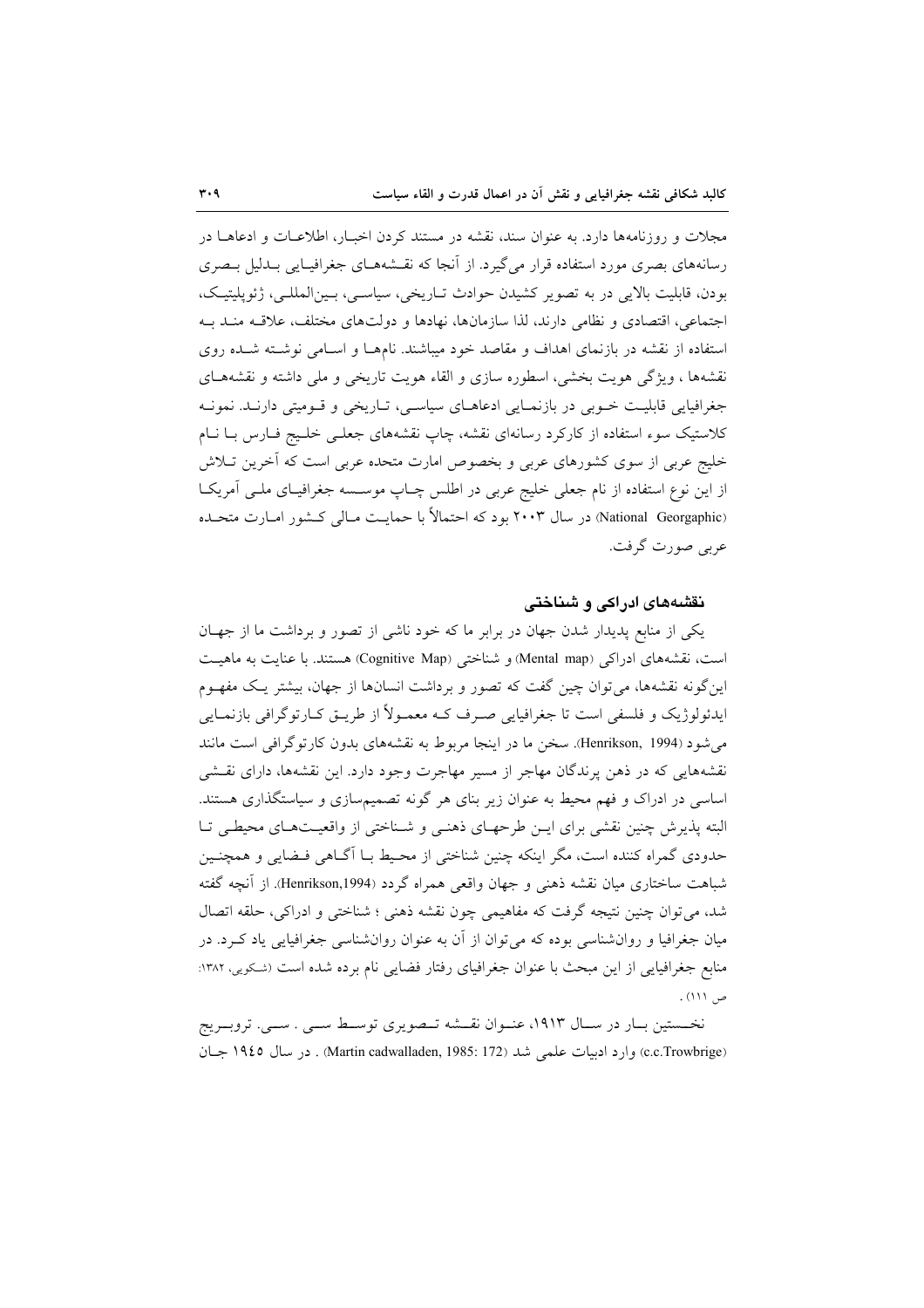کرتلند رایت (J.K.wright) رئیس انجمن جغرافیدانهای آمریکا به این نکته مهم تاکید کـرد کـه انسانها درخصوص شناخت محیط، بیشتر بر اساس باورها و عقاید خود عمل میکننـد تـا بـر اساس اطلاعات عینی شان. در سال ۱۹٤۸ تالمن (Talman) عنوان نقشه شـناختی را مطـرح کـرد (شکویی، ۱۳۸۲ : ۱۱۲). در سال ۱۹٦۰ ، یکی از اساسی ترین پژوهشها درباره تاثیر گذاری نقشههای شناختی، توسط کوین لینچ (K.Lynch) در سه شهر آمریکا انجام شد. به عقیـده لیـنچ تـصاویری که افراد از شهر محل زندگی خود در ذهن دارند، حاوی یک نظام دلالتی و معنایی (نـشانهای) است که در مجموعه نسبت فرد را با سایر افراد جامعه و مکانها و فضاها روشن می کند. یکهی از شناخته شدهترین نظریات در این رابطـه از سـوی هارلـد اسـیراوت (H.sprout) و مارگــارت اسپراوت (M.sprout) ارائــه شــده اســت. اسـپراوتهــا نظريــات ژئــويليتيكي تـك بعــدي جبـر جغرافيايي و امكانگرايي صرف را رد كرده و در عـوض رابطـه ميـان محـيط ادراكـي ( Psyco milieu) که همان برداشتهای رهبران سیاسی از محیط است و محیط واقعی (operational milieu) را موضوع مطالعه و تحقيق خود قراردادند (كارل دويچ، ديگران، ١٣٧٥ : ٢١٣).

أنها معتقد بودند محیط به دو طریق روی فعالیتهای انسان تاثیر می گذارد: نخست آنکه، محیط تنها زمانی روی تصمیمات انسان اثر میگذارد که انسان عوامل محیطـی را ادراک کنـد و دوم اینکه، این عوامل روی عملکردهای فردی یا روی عواقب تصمیماتی اثر میگذارد کـه بـر اساس ادراكات محيطى مبتنى باشند.

#### نتىحە

نقشه به لحاظ فنی، نمایش عوارض سطح زمین روی سطح صاف است. بـه لحـاظ هــستی شناسی نقشه نوعی نشانه شمایلی است به این معنـا کـه جـایگزین واقعیـتهـا و پدیـدههـای جغرافيايي شده و تا حد امكان سعى در حفظ شباهت بـا واقعيـتهـا دارد. از منظـر شـناخت شناسی، نقشه واسطه شناخت میان انسان و محیط پیرامون او است. با توجه به اینکه نقشه پایـه اصلی شناخت در جغرافیاست، لذا می توان گفت بخش عمـده شـناخت در جغرافیـا متکـبی بـه نقشه و تحت تاثیر آن است. رابطه میان شناخت و نقشه در جغرافیا، رابطه ای متقابل است بـه این معنا که از یک سو نقشه حاصل تحقیقات میدانی و مشاهدات عینی جغرافیدانها بوده و بر اساس مطالعات أنها طراحي و ترسيم ميشود و از سـوى ديگـر خـود پايــه شـناخت و نظريــه پردازی در جغرافیا می باشد. بسیاری از نظریههـای مهـم جغرافیـایی بخـصوص در جغرافیــی سیاسی و ژئوپلیتیک بر مبنای نقشههای جغرافیایی و نوعی خاصی از سیستم تصویر که قابلیت توجیه آن نظریه را داشتهاند، ارائه شده است. برای مثال، مکیندر نظریه ژئوپلیتیک قلب زمین را بر اساس نقشه مرکاتور و الکساندر دوسورسکی نظریه برتری نیروی هوایی را بر اساس نقشه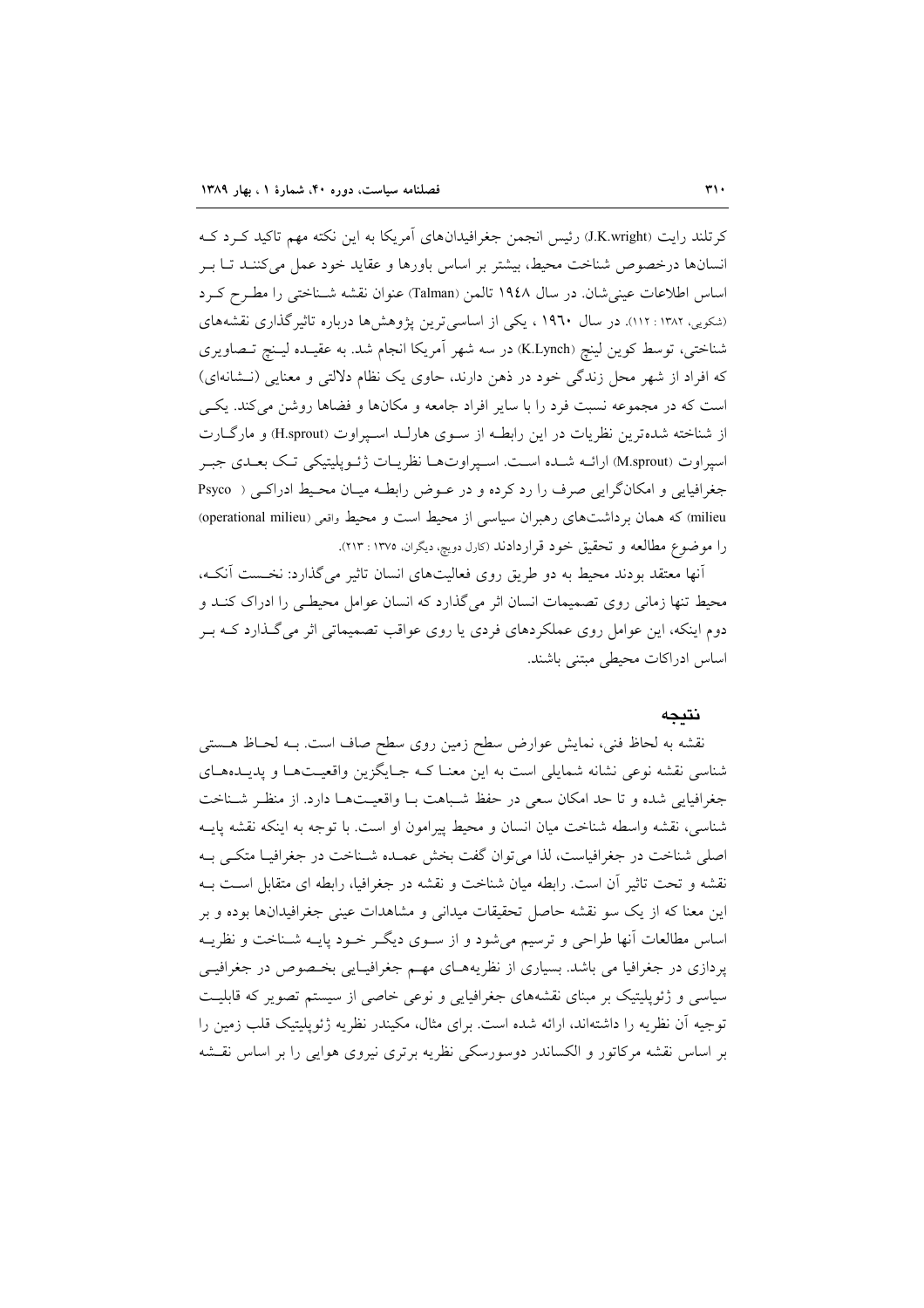از یموتال ارائه کردهاند. کروی بودن زمین امکان بازنمایی آن را به صـور مختلـف روی سـطح صاف فراهم کرده است از یک سو این مساله امری تکنیکی و فنی می باشد امـا از سـوی دیگـر به علت قابلیت بازنمایی موقعیت نسبی مکانها بصورتهای مختلف، این امکان بوجـود آمـده است که هر نقشه جغرافیایی بر اساس یک سیستم تصویر خاص، بتواند موقعیت نسبی مکانها را تغییر دهد.

اين قابليت نقشه ناشي از خاصيت نــشانه بــودن آن اســت. نقــشه نــه خــود واقعيــت بلكــه جانشین آن محسوب می شود. در رونـد جـایگزینی واقعیـت، نقـشه بـه گـزینش واقعیـتهـا مي يو دازد. گزينش واقعيتها به دو علت انجام مي گيرد: ١- دلايل فني زيرا امكان نمايش همـه واقعیتها و عوارض جغرافیایی به صورت همزمان در یک نقشه یک مکـان وجـود نـدارد؛ ۲- دلایل غیر فنی و عمدتاً اولویتهـای سـفارش دهنـدگان کـه مـیتوانـد ناشـی از منـافع و اولویتهای سیاسی فرهنگی، تاریخی و هویتی باشد. نشانه بودن نقشه بـه آن قابلیـت کــارکرد نمادین کارکرد متنی، گفتمانی، اسناد و رسانهای بخشیده و نقشه را به وسیله و ابزاری ایـدهآل برای اعمال قدرت و القاء سیاست تبدیل کرده است.

در این خصوص، ویژگیهای متنی، اسنادی و رسانه ای نقشه حـائز اهمیـت اسـت. نـام مکانها و عوارض جغرافیایی که بار ارزشی، هویتی و تاریخی دارد، مهمترین هدف دولتها، قدرتهای سیاسی، اقلیتهای قومی ناراضی برای القاء نظرات خودشان است.

تغییر موقعیت نسبی مکانها نیز از دیگر ویژگیهای نقشه است کـه خـود ناشـی از کـروی بودن زمین است. امکان تغییر موقعیت ریاضی در نقشهها وجود ندارد زیرا موقعیت ریاضی بـا مختصات جغرافيايي هر مكان و طول و عرض جغرافيايي أن نسبها خط استوا و نصفالنهـار گرینویچ تعیین می شود. اما موقعیت نسبی یعنی نسبت یک مکان با مکانهای دیگر کـه قابـل تغییر است. برای مثال، موسسه نشنال ژئوگرافیک آمریکا نقشههـای جهـاننمـا را بـا مرکزیـت ایالات متحده آمریکا منتشر می نماید. در حالیکه موسسههای جغرافیایی چین نقشههـای جهـان نما با محوریت چین انتشار میدهند که در آن آمریکا بجای غرب در شرق نقشه قرار میگیرد.

علاوه بر موارد فوق، نقشه جغرافیایی دارای ویژگیهایی است کـه بـه لحـاظ روانــی بـر تصورات و برداشتهای مخاطبان خود تاثیری می گـذارد. اسـتفاده از روان شناسـی رنـگهـا و همچنین اصول زیبایی شناسی می تواند در سلسله مراتب جایگIه مکـانهـا در ذهــن مخاطبـان نقش مهمى ايفا نمايد.

در پایان خاطر نشان می شود، هدف این مقالــه تــذکر ایــن نتیجــه بــه مخاطبــان نقــشههــای جغرافیایی است که، نقشه به مثابه یک ابزار شناخت و واسطه میـان انـسان و محـیط بـه علـت ویژگی نشانهای آن و آن هم از نوع نشانه شمایلی (بصری) در تلاش است که هـر چــه بیــشتر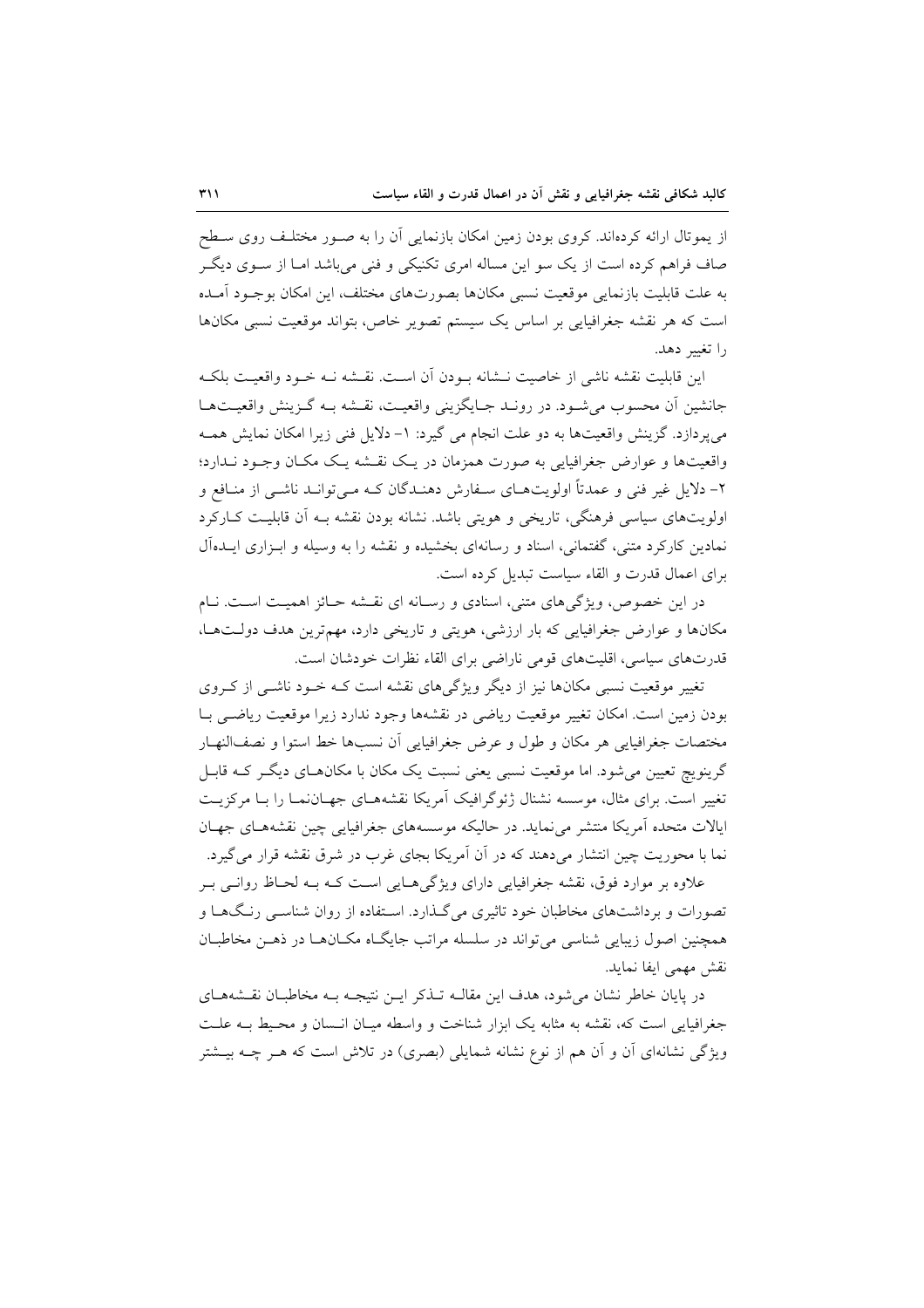خود را با واقعیتهای روی زمین هماهنگ و همانند کند. اما همـین ویژگـی نـشانهای آن ایـن قابلیت را به آن می بخشد که در مواردی از جمله نام مکانها، موقعیت نسبی مکـانهـا و نحـوه استفاده از رنگها، اصول زیبایی شناسبی و گـزینش اطلاعـات تــا حــدی متمایــل بــه منــافع و خواستههای سفارش دهندگان آن گردد.

## منابع و مأخذ:

#### الف. فارسى:

- ۱.احمدی، بابک (۱۳۸۳) ا**ز نشانههای تصویری تا متن : بسوی نشانهشناسی ارتباطی**. تهران : نشر مرکز.
- ۲.بزرگی، وحید (۱۳۸۲) **دیدگاههای جدید در روابط بینالملل تاویل شناسی، پسانوگرایی**، نظریه انتقادی. تهران : نشر نی. ۳.پورکمال، محمد (۱۳٤۹) **بررسی های کارتوگرافی در جنوبی شرقی ایــران**. تهـران، موســـــه جغرافیــا، نــشریه گزارشــهای
- جغرافيايي، شماره دوم.
	- ٤.تاميسون، جان ب. (١٣٨٠) **رسانهها و مدرنيته**. ترجمه مسعود اوحدي.تهران: انتشارت سروش.
- ۰.دریفوس، هیوبرت و رابینو، پل (۱۳۷٦) م**یشل فوکو، فراسوی ساختگرایی و هرمنوتیک**. ترجمــه حـسین بــشیریه. تهــران : نشرنی.
	- ۰.<br>فرهنگ بزرگ گیتاشناسی (۱۳۷٦) تهران : گیتاشناسی.
	- ر.<br>8.گنجي، محمد حسن (١٣٨٠) **جغرافيا در ايران**. تهران : گيتاشناسي.
	- ۸ گیرو، ی<sub>جا</sub>یر (۱۳۸۳) **نشانه شناسی**. ترجمه محمد نبوی. تهران : نشر آگه.
- ۹.رکاچه ویتس، فیلیپ (١٣٨٤) **نقشه نگاری، گذاری میان دانش، هنر و ترفند**. تهران: ماهنامه لوموند دیپلماتیک، اسـفند مـاه  $14.5$
- ۱۰.مدیری، مهدی و خواجه، خسرو (۱۳۸۳) **کارتوگرافی مدرن**. تهران : انتشارت سازمان جغرافیایی وزارت دفاع و پــشتیبانی نيږ وهای مسلح.
	- ١١.مشيرزده، حميرا (١٣٨٤) تحول در نظريههاي روابط بين الملل . تهران: سمت.
	- ۰.<br>۱۲.معینی علمداری، جهانگیر (۱۳۸۰) **موانع نشانه شناخی گفتگوی تمدنها**، تهران : هرمس.
- ۰۱۳.معینی علمداری، جهانگیر (۱۳۷۸) <mark>نماد، نشانه و اندیشه سیاسی</mark>. گفتمان و تحلیل گفتمانی : مجموعه مقالات، بــه اهتمــام محمدرضا تاجيک. تهران : انتشارا فرهنگ گفتمان.
- ۰۱۶ وزارت امور خارجه جمهوری اسلامی ایران (۱۳۶۱) **تحلیلی بر جنگ تحمیلی رژیم عرقا علیه جمهوری اسلامی ایــران**. تهران: وزارت امور خارجه.

## ب. خارجي:

- 1. Bergaman, Edward F. and Renwik W. H. (1999) Introduction to Geography: peoples, Places and Environment. New Jersey: Prentice Hall. Inc.
- 2. Berten, H. (1995) The Idea of postmodern. London: Routledge.
- 3. Black, Jeremy (1997) Maps and politics. Chicago: The University of Chicago press.
- 4. Blacksell, Mark (2006) Political Geography. London: Routledge.
- 5. Ehrenberg, Ralph. E. (2006) making The world: An Illustrated History of Geography. Wshington : Natinal Geagraphic society.
- 6. Henrikson, A. K. (1994) The power and politics of maps. In G. J. Demko and W. B. Wood<br>Eds. Reordering the world (pp. 49-70). Bouldr Colorado: Westview press.
- 7. Robinson, A. and Cuptill, M. (2002) Elements of cartography. India Gopsons papers LTD.